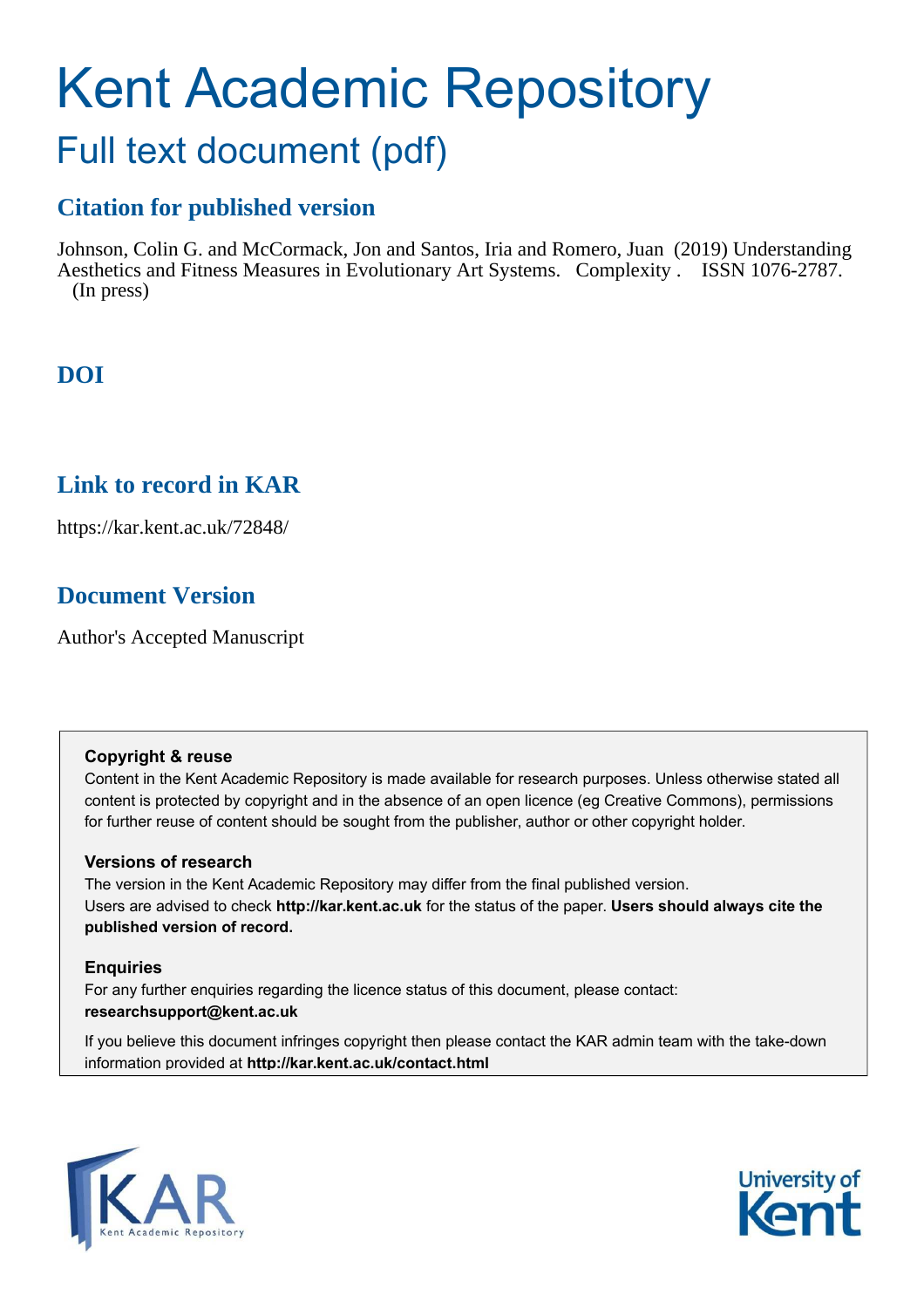## **Understanding Aesthetics and Fitness Measures in Evolutionary Art Systems**

**Colin G. Johnson**1,+**, Jon McCormack**2,+**, Iria Santos**3,+**, and Juan Romero**3,+

<sup>1</sup>School of Computing, University of Kent, Canterbury, UK. Email: C.G.Johnson@kent.ac.uk <sup>2</sup>SensiLab, Monash University, Caulfield East, 3145, Australia. Email: Jon.McCormack@monash.edu <sup>3</sup>University of A Coruña, A Coruña, Spain. Email: iry69.2@gmail.com, juan.romero1@udc.es + these authors contributed equally to this work

#### **ABSTRACT**

One of the general aims of evolutionary art research is to build a computer systems capable of creating interesting, beautiful or creative results, including images, videos, animations, text, and performances. In this context it is crucial to understand how fitness is conceived and implemented to explore the 'interestingness', beauty or creativity that the system is capable of. In this paper we survey the recent research on fitness for evolutionary art related to aesthetics. We also cover research in the psychology of aesthetics, including relation between complexity and aesthetics, measures of complexity and complexity predictors. We try to establish connections between human perception and understanding of aesthetics with current evolutionary techniques.

#### **Introduction**

An ancient dream of humanity is to create models of itself. Ada Lovelace, often attributed as the first computer programmer, proposed to use computers for artistic tasks. Such tasks constitute a "grand challenge" since they present a series of subjective, social and emotional characteristics than are often considered exclusive to human cultures.

One of the main difficulties in addressing this challenge is in developing formal models of human aesthetic preference. Such models would allow computer systems to predict the aesthetic taste of a human being or adapt to the aesthetic tendencies of a human group: in simple terms, to be able to make aesthetic evaluations and choices.

The term 'Aesthetic' derives from the Greek *aisthesis*, denoting feeling or perception, and its original meaning referred to sensory impressions. In the 18th century it acquired a new meaning when Baumgarten's 'Meditationes Philosophicae de Nonnullis ad Poema Pertinentibus' was published in Germany. This identified the relation between sensory experience and knowledge, and gave the study of the knowledge of beauty the name *aesthetics* . From this moment, the term aesthetics is not restricted to the arts, but many of the things and experiences encountered in daily life. Hence aesthetic decisions affect many many aspects of human choice and action, beyond those traditionally associated with fine art for example.

Computational Aesthetics (CA) can be defined as 'the research of computational methods that can make applicable aesthetic decisions in a similar fashion as humans can.' [\(Hoenig,](#page-14-0) [2005\)](#page-14-0). There are several papers that survey approaches to computational aesthetics, e.g. [\(Greenfield,](#page-13-0) [2005;](#page-13-0) [Galanter,](#page-13-1) [2012;](#page-13-1) [Birkin,](#page-11-0) [2010\)](#page-11-0). The term 'computational aesthetics' is sometimes used in the sense of describing a particular class of artefacts made by computers, e.g. computer design and generative systems. However, in this paper we will refer to computational aesthetics only as computational models of human aesthetics.

CA and the Psychology of Aesthetics (PA) have studied human aesthetics using a variety of different approaches. In this paper we attempt to establish connections between these different approaches.

In the first section we analyse several aesthetic modes included in recent evolutionary computation systems. The second section explores research results from psychology of aesthetics that will be of interest to AI researchers. Finally, we then propose some connections between the efforts of human psychology and AI and outline the advantages of this collaboration for both groups.

#### **Aesthetic Fitness in Evolutionary Art**

Since classical times, if not before, philosophers have engaged in the study of aesthetics: attempting to understand the nature of art and its appreciation, and why people engage in a specific set of *aesthetic behaviours* around artworks and make particular statements that can be called *aesthetic judgements*. In more recent times, these philosophical investigations have been joined by experimental and observational methods from psychology, neuroscience and cognitive science, as well as research taking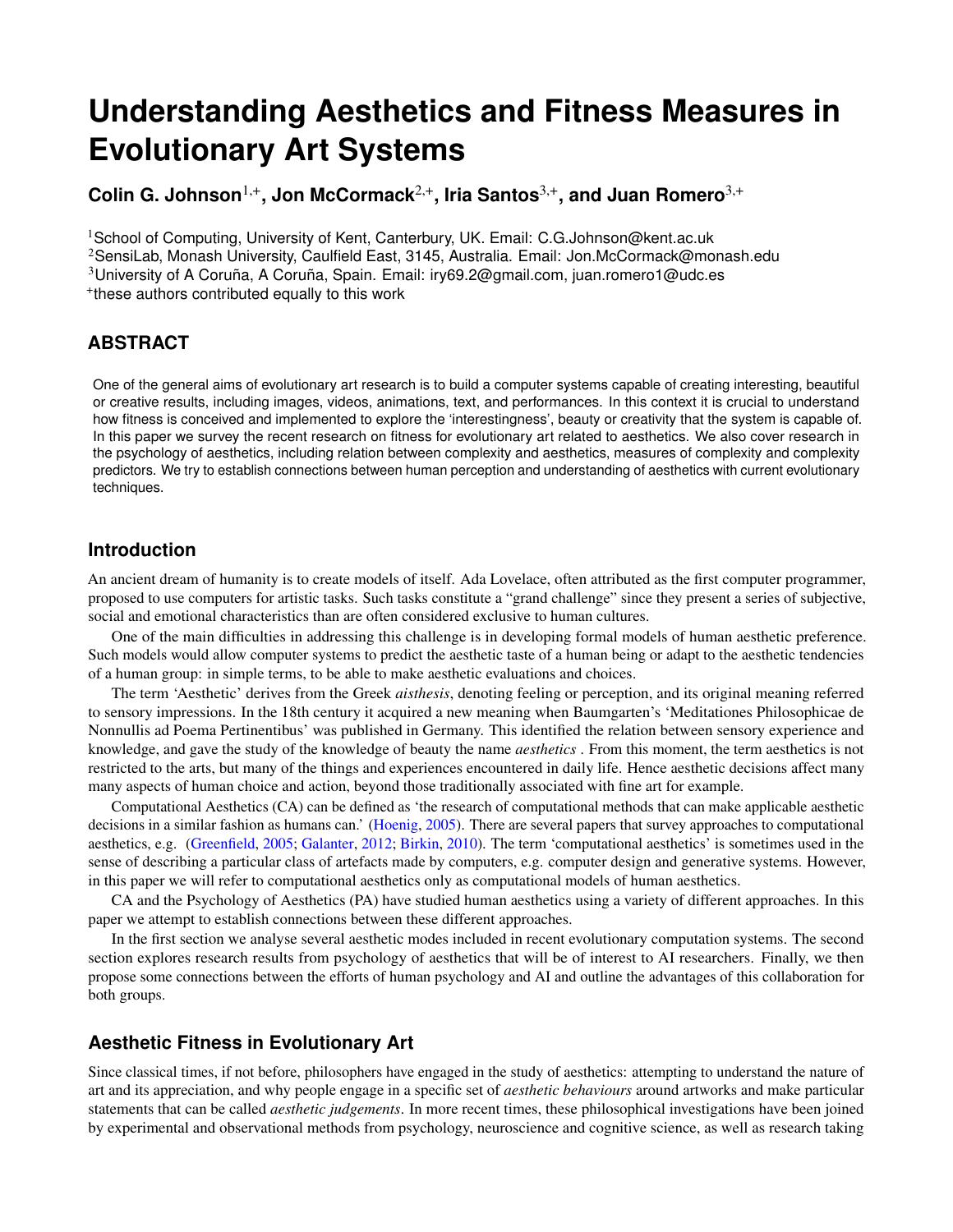a constructive stance by building machines that produce work of aesthetic value, or machines that can themselves exhibit aesthetic behaviour and make aesthetic judgements.

A number of major strands exist in aesthetic theory [\(Carroll,](#page-11-1) [1999;](#page-11-1) [Gaut and McIver Lopes,](#page-13-2) [2013\)](#page-13-2). Early classical work focused on attempts to understand the nature of beauty—not just pointing out specific examples of beauty, but identifying those aspects of objects that give rise to aesthetic appreciation. The earliest theories focused on the appreciation of skill in imitating the physical world, but later theorists found this lacking. In particular, once mechanical means for creating high-quality imitations were available such as photography and sound recording, new theories to explain the difference between simple reproductions and objects of aesthetic value became needed.

One major strand of aesthetic theory is based around the idea that aesthetic appreciation is a deliberate *act of expression* by the art-maker. In these theories, the art-maker is concerned with transmitting experiences and emotions that they have experienced to the audience for their work, in a way that cannot be readily done using more direct means such as purely descriptive text or diagrams. This gives rise to an immediate problem for computer art systems, which have no emotional qualia to form the grounds for expression. Nonetheless, even for machine-made art, we can sometimes recover some value from such expression-focused theories. One kind of computer art that can be said to be expressive is that which exploits the fact that computers are now almost universally are networked systems, and for the expression to be an expression of the zeitgeist around a particular area as discovered online. For example, one version of the *Painting Fool* system [\(Krzeczkowska et al.,](#page-14-1) [2010\)](#page-14-1) uses newspaper articles as the material that it 'expresses' in a visual art form; the importance and salience of the source material comes from the fact that is important enough to form a newspaper headline. Another way in which we can see expression explaining the impact of computer art systems is in those systems that act as a shaper and reinforcer of the user's interactions: not acting as an expressive device of the computer's own (absent) feelings, but allowing the user to explore and reinforce their expressions in a way that isn't possible without the machine.

Another major strand of aesthetic theory is concerned with ideas of form. These theories argue that what makes an aesthetically engaging object distinct from a mundane one are formal aspects such as the placement of objects in an image, the use of symmetry, and the balance between order and complexity. The content is less relevant—aesthetic objects still have content, of course, but broadly similar content arranged without regard to form will have little aesthetic interest. Such theories are appealing to explain how computer art systems can create aesthetically engaging objects, because aspects of form can be encoded algorithmically, measures of form can be used as fitness drivers within learning and evolution systems, and different aspects of form can be brought together using multi-criteria optimisation.

Another strand argues for the importance of social interactions and the social construction of aesthetic value, whether within a specific social discourse around art (e.g. [Danto'](#page-12-0)s [\(1964\)](#page-12-0) idea of the *Artworld*) or by being influenced by, and influencing, wider social and political issues. This has been occasionally explored in computer art systems [\(Machado et al.,](#page-15-0) [2004;](#page-15-0) [Romero](#page-16-0) [et al.,](#page-16-0) [2003\)](#page-16-0), by modelling a wider network of systems that create art and systems that critique and contextualise that art; however, there is much opportunity for more work in this area.

More recently, the focus has shifted from the wider world to the inner world of the brain and nervous system, examining the brain during aesthetic experiences [\(Chatterjee,](#page-11-2) [2013\)](#page-11-2). Again, there are opportunities for this to be used in the context of fitness drivers for evolutionary art systems by modelling the potential audience response to art, much as user modelling [\(Fischer,](#page-13-3) [2001\)](#page-13-3) model the user response to more prosaic systems.

In contrast with theories that argue aesthetics is a social phenomenon, other philosophers of aesthetics have taken a position that there are—at least at a very high level—some common features to aesthetic objects and to the act of aesthetic appreciation that remain constant over time. [Dutton](#page-12-1) [\(2013\)](#page-12-1), for example, lists seven 'aesthetic universals' that he claims form a feature of most social practices that are regarded as art. These are that:

- the production of art objects requires skill and expertise;
- the objects give pleasure in-and-of themselves, regardless of whether they satisfy a practical need;
- art is produced in styles that are socially developed and are primarily about form and composition;
- art exists in the context of a critical and analytical discourse;
- art objects imitate or symbolise aspects of the wider world;
- art objects are the subject of a special kind of attention and evoke particular behaviours towards them;
- audiences engage in art by using their faculties of imagination, and that artists make use of imagination in creating and developing artistic ideas and objects.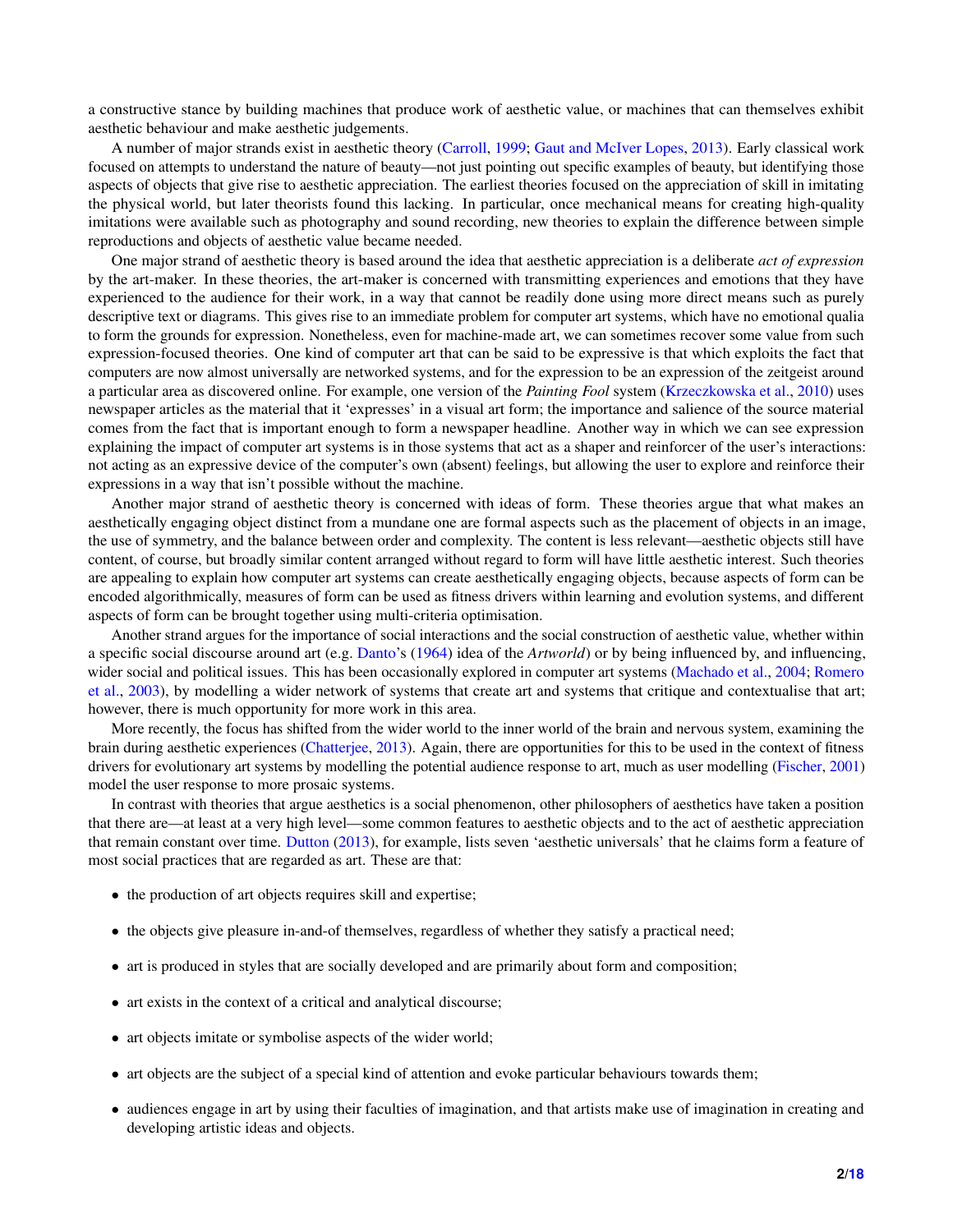There is not necessarily a conflict between the idea of universals and the idea of social construction of aesthetics. It could be argued that whilst the broad categories of concepts that characterise art and aesthetic behaviour are broadly universal, specifics vary with time in a socially constructed way. Indeed, a major model of aesthetic appreciation and aesthetic judgement developed by Leder and colleagues uses an information-processing relationship between components that integrate into an aesthetic episode [\(Leder et al.,](#page-14-2) [2004;](#page-14-2) [Leder and Nadal,](#page-14-3) [2014\)](#page-14-3). The model includes low-level 'universal' aesthetic properties, such as symmetry, complexity, contrast and grouping, but also social, cognitive and emotional components that all contribute in forming an aesthetic judgement.

#### **Evolutionary Art Systems**

Evolutionary art systems are computer systems that employ evolutionary computation (EC) methods to generate artworks [\(Lewis,](#page-14-4) [2008\)](#page-14-4).Evolutionary art system have been devised that create drawings, designs, buildings, poetry, sounds, music, 3D forms, images, and even choreography. Typically, the way in which these systems vary from other applications of EC is in the fitness function; other aspects of EC (selection methods, crossover and mutation operators, etc.) are largely the same as in more traditional optimisation applications. Such fitness functions can give rise to aesthetic value in two main ways. The first is *explicitly*, where the fitness function drives the evolutionary search towards items of greater aesthetic value. The second is *endogenously*, where the fitness creates a process that is itself of aesthetic value. An example of the latter is the body of work in artificial life art and artwork based on simulated ecology [\(McCormack,](#page-15-1) [2012\)](#page-15-1). These might reflect a shift back towards an aesthetics of imitation in a new way—by simulating processes that occur on a temporal or spatial scale that is inaccessible to naked-eye viewing, they imitate/represent natural processes in a scaled or abstracted way making them accessible to immediate perceptual apprehension. This allows unspecialised audiences to reflect on these processes which are otherwise only comprehensible to scientists.

An evolutionary system that aims to generate aesthetically engaging material explicitly should therefore have a fitness function that drives the evolution toward areas of a search space that are aesthetically valued. So, the fitness function should be grounded in some theory of aesthetics; perhaps one of the established theories, or perhaps a new kind of theory that is distinctive to computer art or evolutionary art. [Johnson](#page-14-5) [\(2016\)](#page-14-5) reviews a number of possible ideas on which such fitness functions could be built.

<span id="page-3-0"></span>The most direct way to do this is via some kind of *aesthetic measure*. That is, the fitness function directly enacts some algorithmic method of scoring or ranking the aesthetic value of a specific work. This fits particularly well with aesthetic theories based around form—the most typical measures used are measures of formal aspects such as symmetry and complexity. In our discussion below on the psychology of aesthetics we will see that this is the dominant theory there too; much of the experimental work in this area explores correlations between formal aspects of visual images and the viewer's aesthetic or affective responses.

One of the most influential EC-art papers in recent times that uses aesthetic measure is that of [den Heijer and Eiben](#page-12-2) [\(2010\)](#page-12-2), which compares four different aesthetic measures as fitness functions for a EC system. The paper shows the results of the different functions in using them as fitness measures with an EC and by calculating the cross-evaluation of each function with the others. However, the problem with this type of approach is that whilst the functions proposed are useful as tools to explore the capabilities of EC, their connection to human aesthetic judgement is not clearly explained prior to their being employed as fitness functions. In some cases, the functions (called 'measures' in the paper) were employed as metrics in learning systems, so they can be used for aesthetic purposes, but not necessary alone. In fact, one of the metrics analysed in the paper—the one first proposed by [Machado and Cardoso](#page-15-2) [\(1998\)](#page-15-2)—was designed for monochrome images, but applied in this research to colour ones.

Another way to create this fitness function is via a corpus of examples, typically in the form of an *inspiring set* [\(Ritchie,](#page-16-1) [2007\)](#page-16-1) of examples that the computer system should use to inspire work that is new but in a similar style. The features provided to the learning system from the examples will dictate what aesthetic theories are underpinning this use of the corpus. For example, a system that uses geometrical analysis of the corpus examples, or extracts features based on the histogram of colours in the image, is driving towards aesthetics based around form or colour distribution. By contrast, if the system were using sentiment analysis to extract emotional cues from the corpus, this can be seen as working closer to expression and perceived emotion theories.

Another way to assign fitness is for the system to use interaction with people in place of a fixed function [\(Takagi,](#page-16-2) [2001\)](#page-16-2). In terms of aesthetic theories, this leaves the theory to the user—rather than a computational fitness function being used, the decision on fitness is referred to a human, who can apply their own aesthetic judgement without having necessarily to theorise it formally. One under-explored area for future work would be for the human making the judgement to provide a more detailed critique of the work rather than just a selection or score, in some computer-readable form. This fits into a recent trend in evolutionary computation which uses richer *fitness drivers* containing much more information than a simple score or ranking [\(Krawiec et al.,](#page-14-6) [2016\)](#page-14-6) for selection and focused mutations. We can see this as fitting into a more social, critic-based theory of aesthetics, where human critics engage in a discourse with established or emerging artwork traditions.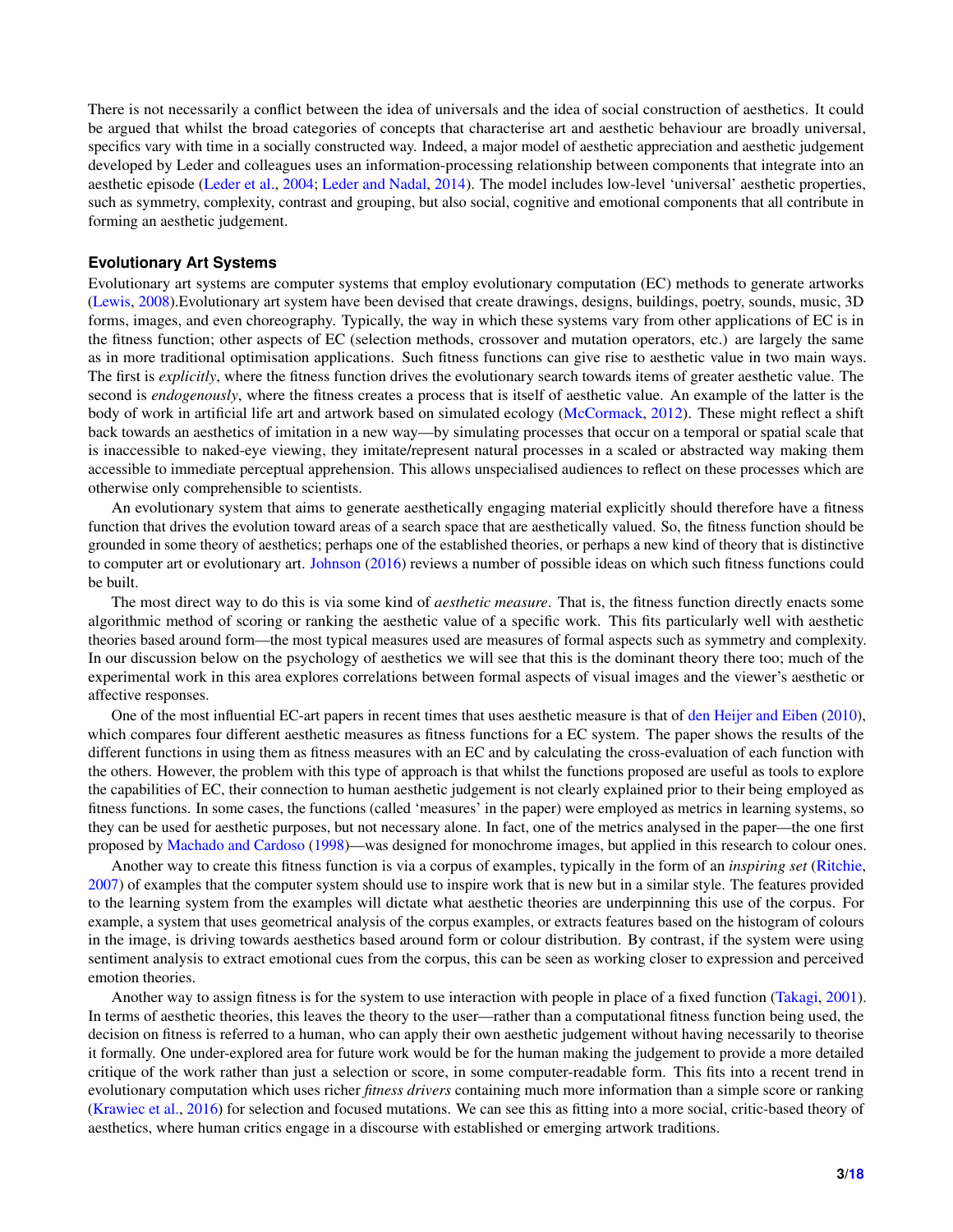#### **Some Findings from the Psychology of Aesthetics**

There is some overlap between current research on PA and CA. As an example, there are some researchers in PA looking for measures of aesthetic value or visual complexity. But at the same time, looking at the cross-citation of both areas, there is little communication between them. This section will analyse some of the findings in PA from the point of view of an AI researcher. We hope that this can help in creating computer systems that work with concepts such us visual complexity, aesthetics, symmetry, and so on.

Firstly, a set of PA experiment only done with human beings are explored that relate aesthetic judgements to the complexity of the work produced. Next, we explore briefly some works that employ algorithmic measures of complexity, and other works that try to model visual complexity. Then we review research that relates measurable properties of images to visual perception in the form of fractal analysis. Finally, we focus on possible aesthetic tests from PA that could be useful in AI research.

Before researchers came up with practical experiments in the psychology of aesthetics, questions related to art and aesthetics were answered by means of theories and experiences of the theorists themselves. The majority of cases were based exclusively in the observation of the reactions of a few viewers contemplating artistic works. Such informal processes, whilst useful for clarifying ideas, do not provide a strong basis for implementable theories.

In 1876, Fechner published 'Elements of Aesthetics' [\(Fechner,](#page-12-3) [1876\)](#page-12-3), where he described a study based on the observation of the diverse answers of representative subjects of distinct populations with different visual material. These investigations laid the foundations and experimental methods for hypothesis formulation in aesthetics and its verification under controlled conditions.

Once this experimental basis had been established [\(Fechner,](#page-12-4) [1871\)](#page-12-4), the next step was to determine a method that was able to quantify the aesthetics of an object. The complex dimensions of a work of art for example (form and location of the lines, rhythmic sequences, variations of tone, etc.) are from this moment objects of measurement: first the mathematician Birkhoff and later Eysenck would propose the first formulas for aesthetic measure. They were used as a measure of the aesthetic 'value' in a number of different experiments and, as we shall see below, with contradictory results.

#### **Experiments on Visual complexity and aesthetic**

In the 1930's Birkhoff set out the first mathematical formula that was designed to measure aesthetic value. This formula asserts that for visual objects, the aesthetic measure of the object (*M*) is related to its order (*O*) and complexity (*C*), specified in the relationship:

$$
M = \frac{O}{C} \tag{1}
$$

Equation [1](#page-3-0) proposes that the aesthetic measure of a image is correlated with the order and simplicity/complexity of its visual stimuli. Together with the presentation of that formula, [Birkhoff](#page-11-3) [\(1933\)](#page-11-3) defined complexity as an expression of multiplicity, such as the number of elements that make up an image, while the order describes the regularity of those elements (repetition and redundancy).

While Birkhoff provided many different visual examples, he did not carry out experiments to validate his hypothesis. Even so, there are several research papers on his theory, some of which offer widely differing results. On the one hand, [Brighouse](#page-11-4) [\(1939\)](#page-11-4) and [Meier](#page-15-3) [\(1942\)](#page-15-3) conclude that the theory of Birkhoff is empirically founded, while, on the other hand, [Weber](#page-17-1) [\(1931\)](#page-17-1), [Beebe-Center and Pratt](#page-11-5) [\(1937\)](#page-11-5), [Davis](#page-12-5) [\(1936\)](#page-12-5) and [Eysenck](#page-12-6) [\(1942\)](#page-12-6) are not in agreement with this hypothesis. The most complete study related to the Birkhoff hypothesis was carried out by [Eysenck](#page-12-7) [\(1941b,](#page-12-7)[a,](#page-12-8) [1942\)](#page-12-6). Previously, Eysenck himself had carried out experiments related to this theory, exposing his disagreement with it. In order to be able to provide an alternative measure, he performed his own experiment in a controlled environment. A total of 11,000 participants, including those with art studies and without them (artists, students, teachers and psychologists), showed different series of polygons, and asked to sort them according to their aesthetic preferences. These polygons were part of the material provided by [Birkhoff](#page-11-3) [\(1933\)](#page-11-3). From the experiment, Eysenck presents a formula different from that of Birkhoff, although also based on ideas of order and complexity. In this case the relationship with complexity is positive, since both order and complexity were found to positively contribute to the appreciation of beauty.

It should be noted that the images employed by both Birkhoff and Eysenck are images with set of polygons, created for the experiment (not real world images) and that both researchers do not have exact, much less computational measures that allow quantifying order or complexity.

[Berlyne](#page-11-6) [\(1963\)](#page-11-6) proposed that judgements about the interest and liking of an image depend, fundamentally, on the judgement of the complexity of that stimulus [\(Berlyne et al.,](#page-11-7) [1968\)](#page-11-7). This, in turn, is related to factors such as the regularity of the model, the number of elements that make up the scene, its heterogeneity, or the irregularity of the forms [\(Berlyne,](#page-11-8) [1970\)](#page-11-8). The optimum of aesthetic pleasure would be latent until a subject encountered stimuli of average complexity, in case of having a very moderate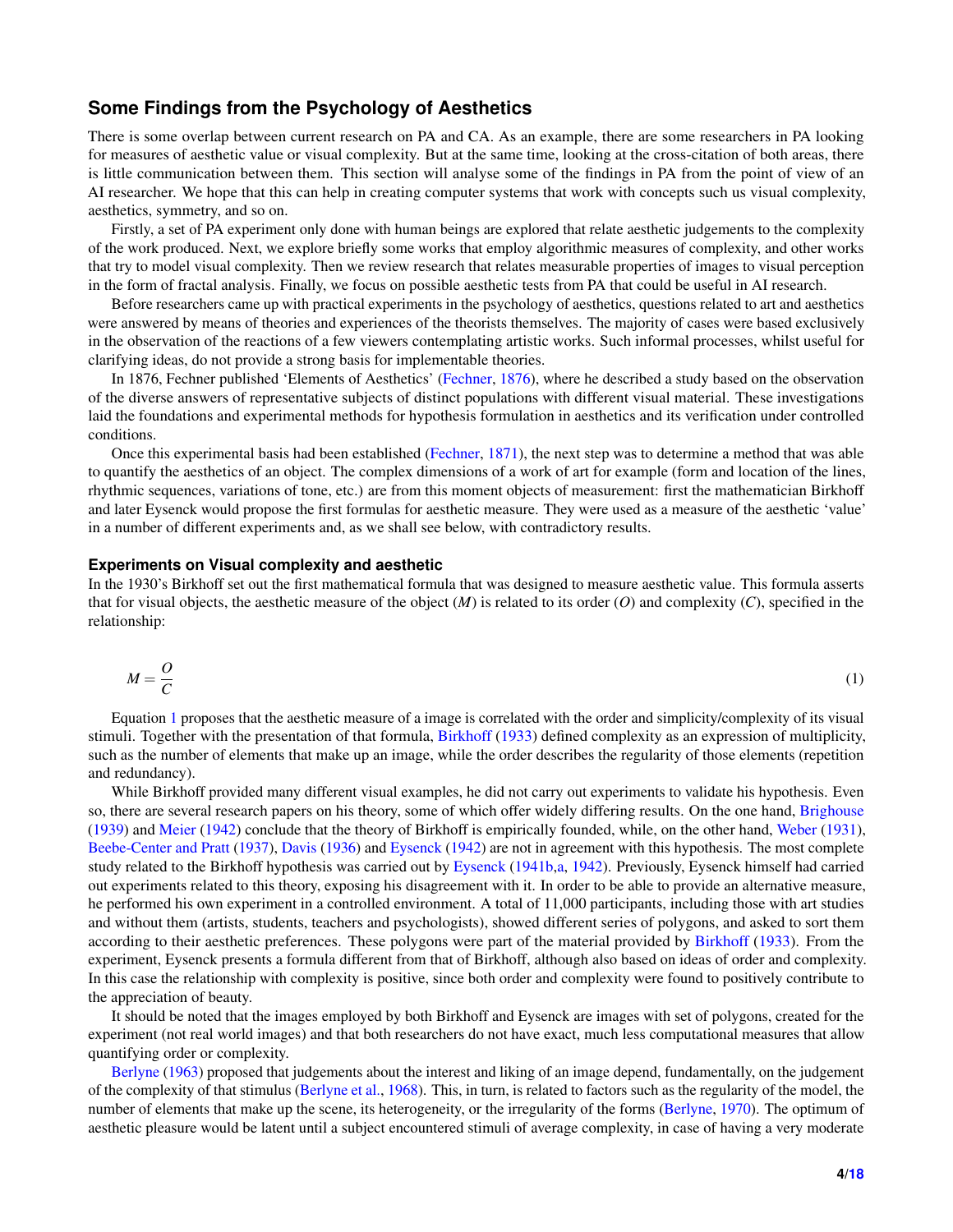**Figure 1.** The twelve most-liked (left) and least-liked (right) of Eysenck's (1941b) experiments.



stimulation potential, or stimuli that imply a very high potential, but reducible by appropriate modifications. This optimum varies according to learning [\(Frances,](#page-13-4) [1985\)](#page-13-4).

Aesthetic preferences and judgements of beauty have been the subject of numerous research experiments since the formulation of order and complexity by Berlyne. Their hypotheses have been the subject of study following two different approaches: one based on general visual stimuli and another on artistic stimuli. In the case of visual stimuli, [Aitken](#page-10-0) [\(1974\)](#page-10-0), [Katz](#page-14-7) [\(2002\)](#page-14-7) and [Vitz](#page-17-2) [\(1966\)](#page-17-2) use geometric objects while [Heath et al.](#page-14-8) [\(2000\)](#page-14-8), [Ichikawa](#page-14-9) [\(1985\)](#page-14-9) and [Stamps III](#page-16-3) [\(2002\)](#page-16-3) perform their experiments with artificially generated images. With a focus based on artistic stimuli, we highlight the work carried out by [Krupinski and Locher](#page-14-10) [\(1988\)](#page-14-10), [Nicki and Moss](#page-16-4) [\(1975\)](#page-16-4), and [Osborne and Farley](#page-16-5) [\(1970\)](#page-16-5) by means of abstract paintings, [Nicki](#page-16-6) [et al.](#page-16-6) [\(1981\)](#page-16-6) with works of Cubist art, [Messinger](#page-15-4) [\(1998\)](#page-15-4) using figurative images and [Saklofske](#page-16-7) [\(1975\)](#page-16-7) by means of portraits.

The conclusions obtained across the experiments are contradictory, even within the same approach. Some find a distribution of preference in the form of an inverted U, with preference given to intermediate levels of complexity, whilst others observe a linear increase of aesthetic engagement with increasing complexity. A more detailed breakdown and analysis can be found in the paper by [Nadal](#page-15-5) [\(2007\)](#page-15-5).

[Berlyne](#page-11-8) himself [\(1970\)](#page-11-8) expressed a problem in conceptualisations of visual complexity. [Attneave](#page-11-9) [\(1957\)](#page-11-9) and [Berlyne](#page-11-10) [\(1974\)](#page-11-10) surveyed the subjective aspect of visual complexity. However, some experiments that use classification scales and other techniques confirm that collative variables and subjective information variables tend, as expected, to vary concomitantly with the corresponding objective measure of the classical theory of information [\(Cupchik and Berlyne,](#page-12-9) [1979\)](#page-12-9). Hogeboom explained that the complexity perceived by each individual depends on the way the scene is organized [\(Hogeboom and van Leeuwen,](#page-14-11) [1997;](#page-14-11) [Strother and Kubovy,](#page-16-8) [2003\)](#page-16-8). This may be one of the reasons that the previous conclusions were contradictory.

[Forsythe et al.](#page-13-5) [\(2008\)](#page-13-5) demonstrated that the subjective image complexity measure can be conditioned by familiarity. In [Nadal et al.](#page-15-6) [\(2010\)](#page-15-6), a group of individuals rated the beauty and complexity of a set of images. The authors could not find any correlation between ratings. The researchers proposed three different types of complexity that can influence visual perception of complexity (asymmetry, the amount and variety of objects, and the way the objects are organised).

Also using ideas of priming and conditioning, [Mallon et al.](#page-15-7) [\(2014\)](#page-15-7) studied the changes in the evaluation of the perceived beauty in abstract artworks, and maintain that the perceived beauty increases after the exhibition of paintings that have been described as less beautiful, and diminishes after the exhibition of paintings that were described as the most beautiful, which again reinforce the idea of subjectivity in aesthetic appreciation.

<span id="page-5-0"></span>[Güçlütürk et al.](#page-13-6) [\(2016\)](#page-13-6) call for a focus on individual differences in aesthetic preferences, and the adoption of alternative methods of analysis that take into account these differences, along with a re-evaluation of the established rules of aesthetic preferences in humans. The relationship between aesthetic taste and stimulus complexity is commonly defined as an inverted U-shaped curve; images that are too simple offer too little to appeal to the aesthetic sense, whereas excessively complex images present too many diverse stimuli to allow aesthetically engaging patterns to be identified. However, frequent individual differences between the preferences of the participants' complexity have been observed since the first studies on the subject. The usual use of methods of linear analysis that ignore these great individual differences in aesthetic preferences gives an impression of high level of coincidence between individuals. In their study they gather the qualities of taste and perception of the complexity of 30 participants for a set of 144 digitally generated grayscale images. In addition, an objective measure of the complexity of each image is calculated. The authors claim that the results show that the U-shaped relationship between the taste and the complexity of the stimulus is produced as the combination of different individual functions of taste. Specifically, after automatically grouping the participants in relation to their taste qualifications, they determine that a group of sample participants assigned increasingly lower quality of taste for more and more complex stimuli, while a second group of participants had scores of taste increasingly higher for more and more complex stimuli. The two groups differ as to whether they prefer complex or simple patterns, but not in the way in which they perceive the complexity. The group of participants who prefer the simplest patterns were faster in their taste assessments compared to the group that preferred complex patterns. These differences in the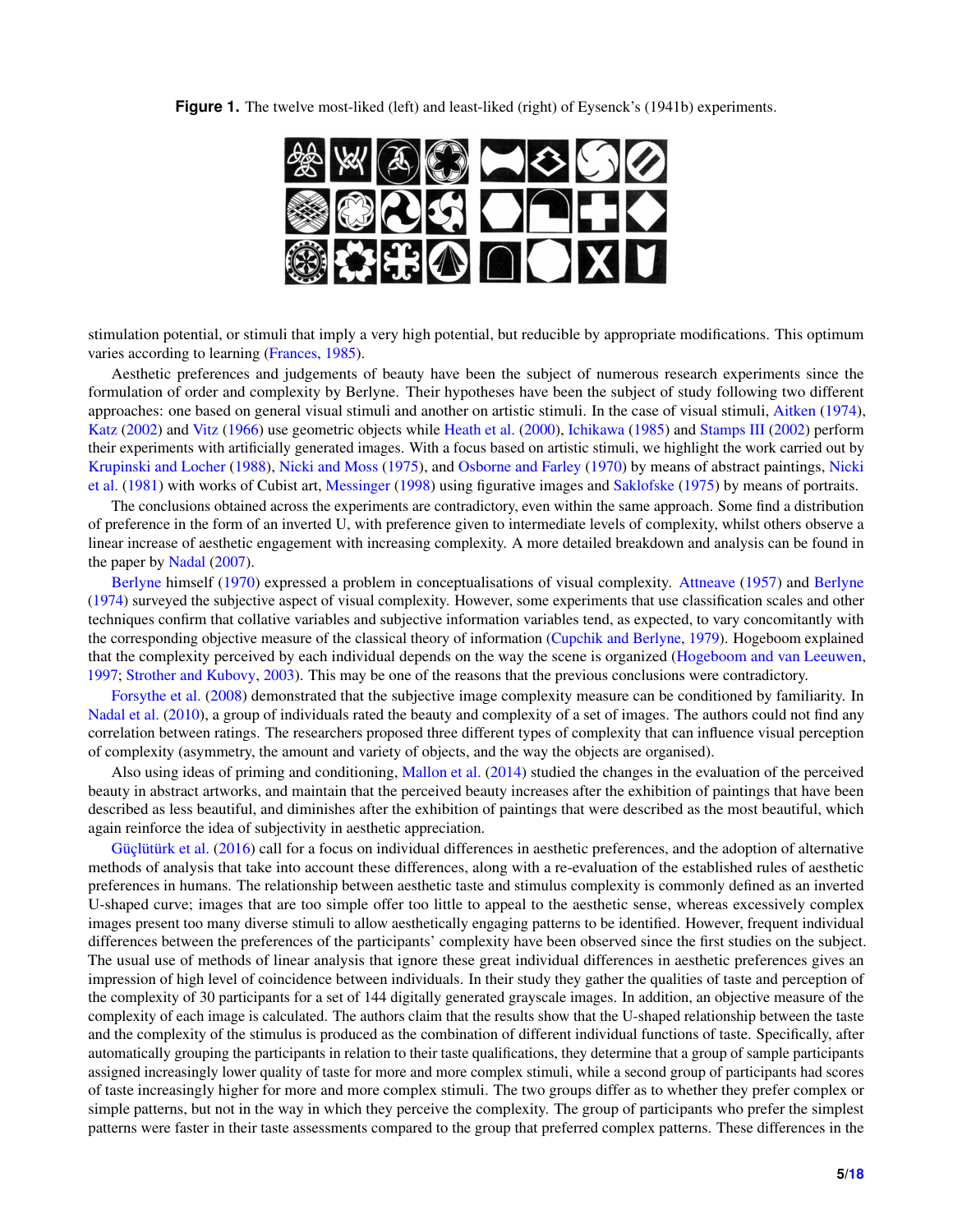assessment time were not found in the evaluation of complexity. A partial explanation of the results is provided by the theory of fluidity [Reber et al.](#page-16-9) [\(2004\)](#page-16-9), according to which experience in fluid processing has a positive effect on the stimulus, so a decrease in taste towards complex stimuli could be expected (and therefore processed with less fluidity) compared to simpler stimuli (and processed more fluidly). This would validate the results of a group, but not those of the other.

A recent framework by [Graf and Landwehr](#page-13-7) [\(2015\)](#page-13-7) called PIA (Pleasure-Interest model of Aesthetic liking), aims to provide a better explanation of the contradictory patterns of preference for aesthetic stimuli that are easy or difficult to process. According to the authors, an aesthetic object can be processed in two stages. In the first stage an automatic processing is carried out, and then, if the viewer is sufficiently motivated to continue the processing of the stimulus, there is a controlled processing. Similarly to the theory of fluidity, the PIA model predicted that purely automatic processing of the stimuli results in a decrease in taste as the complexity of them increases. The prognostic model furthermore that the controlled processing could give rise to an inverted U curve, if the levels of complexity of the stimuli are sufficiently high to cause disgust and confusion.

#### **Measurements of image complexity**

After exploring several PA ideas that try to analyse the relation between visual complexity and aesthetics using an ad hoc determination of complexity, we will move on in this section to survey some works that employ algorithmic measures of complexity.

As stated previously, perception of image complexity is subjective. The first method to calculate the complexity of a set of images is to relate complexity with another objective factor of the image. As an example, complexity could be related to the number of objects in an image. So, a constructed image of two triangles has a complexity of 2, while a constructed image with 9 triangles has a complexity of 9. Similar approaches use the number of *different* objects, and other objective qualities of constructed images. The first works analysed in the previous section employ this method by constructing the images used in the dataset (typically with combinations of polygons and other simple forms).

A different approach in order to determine the complexity of a image is to ask a group of people self-report the perceived complexity and calculate the average of the responses. This gives a complexity measure for images that were not created specifically for the experiment (such us paintings or real world photographs) [\(Bonin et al.,](#page-11-11) [2003;](#page-11-11) [Alario and Ferrand,](#page-11-12) [1999;](#page-11-12) [Cycowicz et al.,](#page-12-10) [1997\)](#page-12-10). This method was employed on most of the papers presented in the previous section. While this method is not limited to any specific kind of image, it may present a significant time or resource cost if the image corpus is large.

A computer generated measure of complexity can be applied to images with relatively little cost so it can be used to feed computer systems that generate images or other novel images [\(Hochberg and Brooks,](#page-14-12) [1960\)](#page-14-12). Moreover, it can allow us to determinate the factors (emotional, semantic, etc.) that affect the human perception of image complexity, through a proportionate objective measure. Hence it can be used to analyse the differences between objective and subjective values in different types of images. We will see a clear example of that later in the work of [Jakesch and Leder](#page-14-13) [\(2015\)](#page-14-13). Moreover, as we will see, some PA researchers such as [Forsythe et al.](#page-13-8) [\(2017\)](#page-13-8) suggest that the objective measure (based on calculated metrics) can be more useful to predict human aesthetic preference than the subjective one (based on human scores).

[Hochberg and Brooks](#page-14-12) [\(1960\)](#page-14-12) created a semi-automated measure of image complexity, based on the combination of number of interior angles, different angles and lines. [García et al.](#page-13-9) [\(1994\)](#page-13-9), developed an algorithm to measure the image complexity of icons using the number of lines (horizontal, vertical and diagonal), forms (open and closed) and letters in each icon. [Mcdougall](#page-15-8) [et al.](#page-15-8) [\(1999\)](#page-15-8) employ the same measure for the complexity of a set of forms and achieve a correlation with the judgement of humans of Rs=0.73 for abstract icons.

[Forsythe et al.](#page-13-10) [\(2003\)](#page-13-10) created an automatic system to measure the complexity of icons based on edge information and structural variability. They found high correlation between their scores and those provided by Garcia et al (Rs=0.66 for edge information and Rs=0.65 for structural variability), and also for the studies of McDougall et al (Rs=0.64 for edge information and Rs=0.65 for structural variability). To our knowledge this system is the first example published in psychology that employs a computational metric to measure complexity.

In AI research, [Machado and Cardoso](#page-15-2) [\(1998\)](#page-15-2) propose visual complexity metrics based on the compression rate and error of JPEG and Fractal compression. This was based on ideas from [Arnheim](#page-11-13) [\(1956,](#page-11-13) [1966,](#page-11-14) [1969\)](#page-11-15) and [Moles](#page-15-9) [\(1958\)](#page-15-9). They base their measure of image complexity on findings from information theory. Other authors propose similar theories [\(Leeuwenberg,](#page-14-14) [1969;](#page-14-14) [Simon,](#page-16-10) [1972;](#page-16-10) [Schmidhuber,](#page-16-11) [1998\)](#page-16-11), where the complexity is related to the unpredictability of the image (of the pixels in the image) [\(Salomon,](#page-16-12) [2006\)](#page-16-12). As a highly unpredictable image is not easy to compress, they used the length of the compressed file and the degree of error as estimates for the predictability of the image. Equation [2](#page-5-0) shows the formulation of the measure.

$$
Visual\_Complexity\_Measure = \frac{RMS\_Error}{Compression\_Ratio}
$$
 (2)

In PA, Donderi and colleagues [\(Donderi et al.,](#page-12-11) [2003;](#page-12-11) [Donderi,](#page-12-12) [2006\)](#page-12-12) were also inspired by algorithmic information theory. They used JPEG and ZIP compression as an approximation of the minimum code to describe an image, as a consequence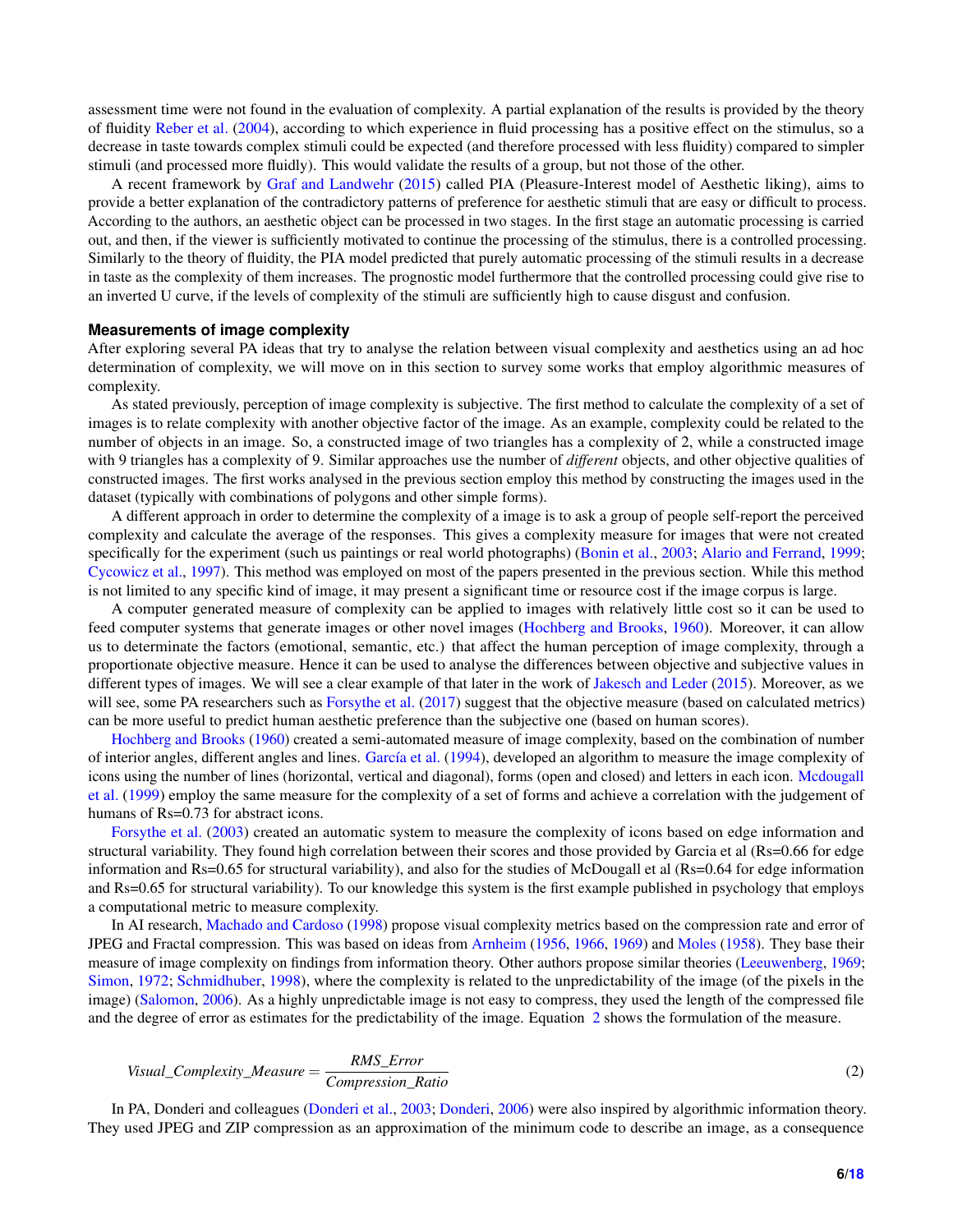estimating the predictability of the image. An image with all pixels black is (in principle) easy to compress and is readily predictable. On the other hand, a random generated image with no relation between each pixel is not predictable at all and is also not compressible. In [Donderi and McFadden](#page-12-13) [\(2005\)](#page-12-13) the authors get a correlation of Rs=0.77 between the length of JPEG and ZIP compressed files and subjective image complexity.

[Forsythe et al.](#page-13-5) [\(2008\)](#page-13-5) presented four metrics based on perimeter, Canny, JPEG and GIF compression. They tested these metrics with a number of previous datasets, showing high correlations with subjective complexity. In 2011, [Forsythe et al.](#page-13-11) [\(2011\)](#page-13-11) analysed the correlation between the perceptual image complexity using several algorithmic measures: (i) length of JPEG compression (ii) length of GIF compression and (iii) perimeter detection measures. The authors employ a dataset of 800 images with 5 different categories: Abstract artistic, Abstract non artistic, Representative Artistic, representative non artistic and photographs. The results show a correlation of Rs=0.74 with the length of the GIF file for the Figurative Decorative category. Other categories had lower correlations (Abstract Decorative: Rs=0.6, Natural Pictures: Rs=0.55, Figurative Artistic: Rs=0.47 and Abstract Artistic: Rs=0.42).

[Chikhman et al.](#page-11-16) [\(2012\)](#page-11-16) test different measures of complexity. With a dataset of 15 Chinese hieroglyphs, they found that the best measure is the 'product of squared spatial-frequency median and the image areas'. For a set of 24 outline images of objects, they found that the best measure is the number of turns in the image. Their conclusion is that different complexity estimates are needed for different types of images.

[Marin and Leder](#page-15-10) [\(2013\)](#page-15-10) also analyse the correlation between computer-generated measures and perceptual image complexity. They use a subset of the International Affective Picture System (IAPS) [\(Lang,](#page-14-15) [2005\)](#page-14-15), which contains a collection of images labelled with degrees of affective states that are expressed through those pictures. The correlation between length of the TIFF (Rs=0,53) and JPEG (rs=0,52) was higher than the one achieved using perimeter detection (Rs=0,44). The highest correlation found in this experiment was the RMS contrast, with a correlation of Rs=0.59. In a second experiment, done with a set of paintings, the correlation achieved was lower.

The differences in findings between [Forsythe et al.](#page-13-11) [\(2011\)](#page-13-11) and [Marin and Leder](#page-15-10) [\(2013\)](#page-15-10) could be explained by the datasets employed. The dataset in [Forsythe et al.](#page-13-11) [\(2011\)](#page-13-11) contained images with highly differing complexity in five different categories. On the other hand, the two datasets of [Marin and Leder](#page-15-10) [\(2013\)](#page-15-10) present less variation in complexity: the IASP dataset contains non professional photographs designed for exploring different emotions and the dataset of paintings offers a very similar degree of complexity.

Using the same datasets as [Marin and Leder](#page-15-10) [\(2013\)](#page-15-10), [Marin et al.](#page-15-11) [\(2016\)](#page-15-11) analyse the effect of presentation time on perceptual complexity of images. Seventy women classified 96 images from IAPS dataset, presented each for 1, 5 and 25 seconds. The correlations between the objective measures and the subjective ones get higher with the longer exposition time. As before, the experiment with paintings was less conclusive.

[Cavalcante et al.](#page-11-17) [\(2014\)](#page-11-17) propose the use of a combination of statistics of local contrast and spatial frequency as a measure of complexity. Their dataset contains 74 streetscape images from four cities, 40 daytime and 34 nighttime scenes. They compare the results of this metric with some of the state of the art ones, including perimeter and JPEG complexity, finding that their proposed metric is the more robust regarding different time scenarios.

[Jakesch and Leder](#page-14-13) [\(2015\)](#page-14-13) tested the role of ambiguity in human complexity perception. To do this they employed artworks with high degree of ambiguity, and modifications of artworks with a low level of ambiguity. While both sets present similar results regarding computer measures (Jpeg, GIF and perimeter detection), the perceptual complexity was different between the two sets. Humans considered those images with higher ambiguity to be more complex than the low ambiguity images.

[Ciocca et al.](#page-12-14) [\(2015\)](#page-12-14) analyse the role of colour in complexity. They found that subjective scores for colour images present a high correlation to those of greyscale images, suggesting that colour is not related to perception of complexity. They use a range of image features but do not find any one capable of predicting image complexity.

[Marin et al.](#page-15-11) [\(2016\)](#page-15-11) analyse the differences between three alternate ways to asses the 'hedonic tone' of an image: beauty, pleasantness or liking. They used two datasets, one with 96 representational paintings and other with 96 attractive environmental scenes converted into cartoons. The correlation between the three hedonic tone measures was higher in cartoons (Rs=0.85) than on paintings (Rs=0.73). With the dataset of paintings, correlation of complexity and beauty was Rs=0.26, with a 'pleasantness' Rs=-0.16 and not present for liking. In the cartoons dataset, correlation between complexity and the three hedonic tone measures was not found.

[Friedenberg and Liby](#page-13-12) [\(2016\)](#page-13-12) analysed the correlation between beauty and compression metrics. The datasets contain images that are patterns of different density created for the experiment. They reported high correlations between beauty and GIF complexity (0.56) and contour length (0.47). They found no correlations between beauty and numbers of parts. Building on this work and using the same datasets, [Gauvrit et al.](#page-13-13) [\(2017\)](#page-13-13) analysed the correlation between subjective beauty and several different complexity measures: density, number of blocks, GIF compression rate, edge length, entropy and algorithmic complexity. They found that the participants tend to have a preference for some types of complexity, but not for all. That can explain partially the differences between reported results related to image complexity. The authors propose that researchers should specify which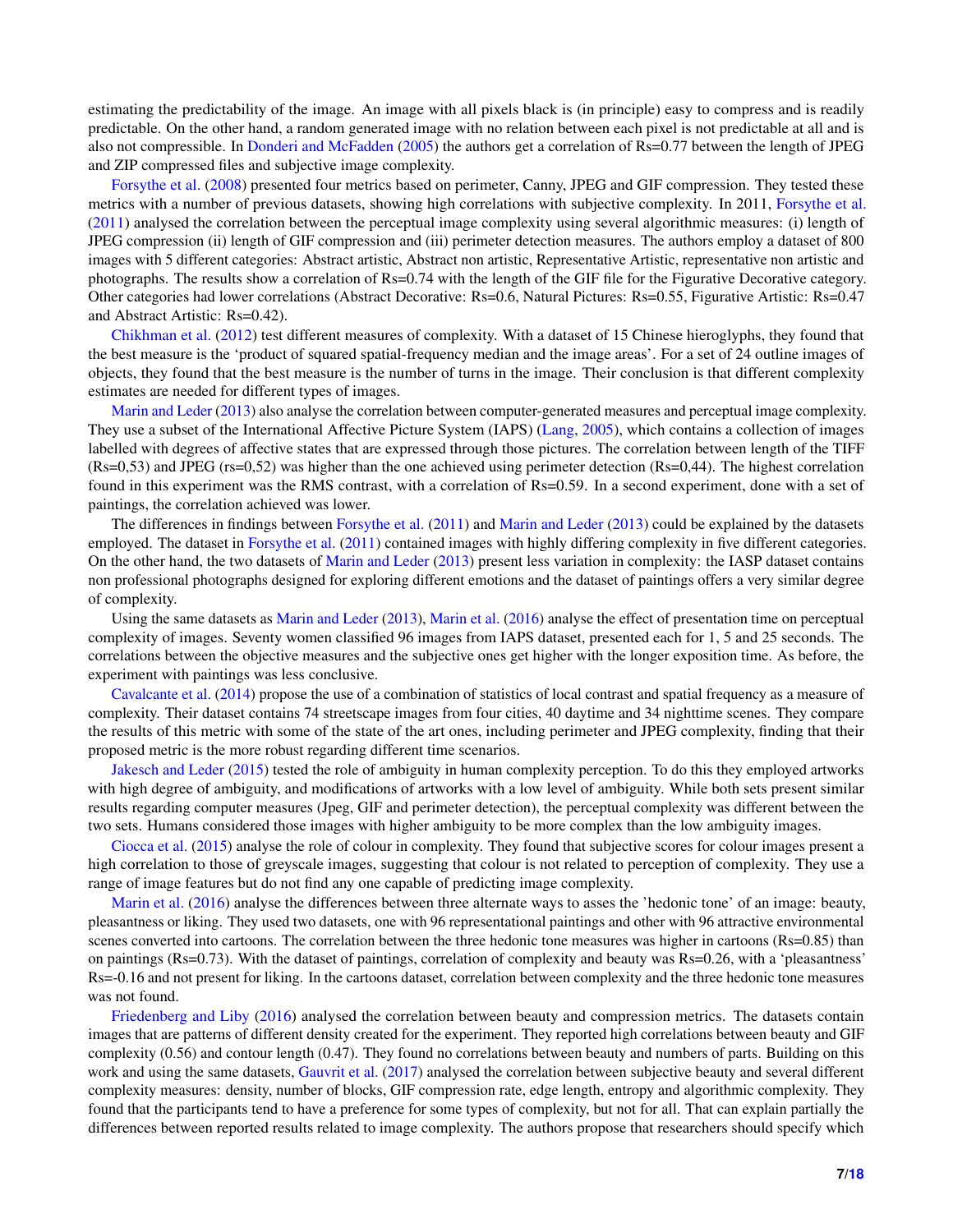notion of complexity is behind each work.

[Forsythe et al.](#page-13-8) [\(2017\)](#page-13-8) evaluated human scores for beauty, complexity, familiarity, and encounter. The authors calculated two automatic measures of complexity based on GIF and JPEG compression. The results show a high correlation between automatic measures and human perception of complexity (Rs=.78 for GIF compression). The better predictor for human beauty was GIF complexity. The authors state: 'The data reported here suggests GIF complexity contributed in a small way to perceptions of beauty, but that beauty has no significant relationship with human judgements of visual complexity or familiarity with an image'. The authors consider computer measures more reliable and valid than human collected perceptions of complexity.

Following this line of research, [Madan et al.](#page-15-12) [\(2018\)](#page-15-12) found that emotional arousal and valence influence image complexity ratings. They found a correlation between arousal and visual complexity of Rs=.50, which was attenuated with bias-aware instructions to Rs=.40. Also, [Forsythe et al.](#page-13-5) [\(2008\)](#page-13-5) found that familiarity and learning also influences image complexity ratings.

#### **Visual Complexity prediction**

In this section we analyse several works that employ a set of metrics and a machine learning system to predict the visual complexity of images. Most of the systems are created by AI researchers but some are created by PA and CA researchers together, with one published in a psychology journal.

[Machado et al.](#page-15-13) [\(2015\)](#page-15-13) is the first attempt to create an automatic predictor of image complexity based on a combination of metrics. The dataset employed is the one used in [Forsythe et al.](#page-13-11) [\(2011\)](#page-13-11), consisting of 800 images in 5 different categories. In the first experiment the individual correlation is calculated between a large set of computer generated measures and the average perceptual image complexity. Higher correlation was obtained using a canny edge filter, with Rs=0.77. JPEG compression achieved a correlation of Rs=0.74. In the second experiment, the large set of measures was fed into a machine learning system based on Artificial Neural Networks (ANNs), which form a predictor of complexity. The correlation between the best predictor and the subjective image complexity was Rs=0.83. Edge density and JPEG compression error were the strongest predictors of human complexity rates. The predictor error was 0.09 (0.4 in a scale 1-5). The error was higher on 'Representational Artistic' and 'Photographs of Natural and Man-made Scenes' images, possibly due to more semantic meaning than Abstract (Artistic and Non-artistic) and Representational Non-artistic image categories.

[Ciocca et al.](#page-12-15) [\(2016\)](#page-12-15) used genetic programming to build an image complexity predictor, using four measures: roughness, number of regions, chroma variance, and memorability. They reported a correlation of Rs=0.890 on the training set, 0.728 on the validation set, and 0.724 on the test set, outperforming the results of each of the measures individually.

[Gartus and Leder](#page-13-14) [\(2017\)](#page-13-14), calculate a wide range of computational measures of complexity and combine them using a random forest (a standard machine learning technique) to predict image complexity. The images were a set of abstract patterns from the set used by [Gartus and Leder](#page-13-14) [\(2017\)](#page-13-14), with different numbers of triangles on a white background. The dataset contains 152 asymmetric and 76 symmetric patters for five types of symmetry. They found several computer metrics to have positive correlation with complexity. One metric based on GIF compression had the highest correlation with Rs=0.634 and mirror symmetry having a negative correlation of Rs=-0.578. Combining the metric based on GIF and mirror symmetry together, they reported a correlation of Rs=0.903.

#### **Measuring visual concepts**

In this section we focus on different visual concepts that relate to visual aesthetics and how they can be modelled using metrics. We begin with Fractal Dimension, then on principles of symmetry, colour gradient and low level processing.

The first work we are aware of to relate fractal dimension and aesthetics is that of [Aks and Sprott](#page-10-1) [\(1996\)](#page-10-1), who analysed the correlation between aesthetic preferences and (i) fractal dimension, and, (ii) Lyapunov exponent of abstract patterns. They found a preference for values of fractal dimension and Lyapunov exponents that are typical in natural objects.

[Taylor et al.](#page-17-3) [\(1999\)](#page-17-3) analysed the fractal dimension of paintings by the artist Jackson Pollock. Later, [Taylor et al.](#page-17-4) [\(2002\)](#page-17-4) demonstrated that the fractal dimension of Pollock's paintings increased almost linearly for a decade. From that moment the fractal dimension was considered a measure related to the image complexity and was employed on both psychological studies of aesthetics and artificial intelligence applied to aesthetics.

[Spehar et al.](#page-16-13) [\(2003\)](#page-16-13) found a consistent aesthetic preference for fractal images. They employed forced-choice method of paired comparison, and used images with different fractal dimension. They use three different datasets: (i) natural images, (ii) simulated coastlines and (iii) Pollock's images. The results showed a 'consistent trend for aesthetic preference to peak within the fractal dimension range 1.3–1.5 for the three different origins of fractal image'. The authors consider this range as typical for natural objects.

[Taylor et al.](#page-16-14) [\(2011\)](#page-16-14) analysed different responses to fractal patterns (visual preferences to physiological responses) in the work of painter Jackson Pollock. [Jones-Smith and Mathur](#page-14-16) [\(2006\)](#page-14-16), however, question the use of fractal dimension in the work of Pollock.

[Street et al.](#page-16-15) [\(2016\)](#page-16-15) presents a large scale analysis of aesthetic preferences involving fractal and complexity metrics. The dataset used was composed of 81 abstract monochrome fractal images. After calculating a series of complexity measures, they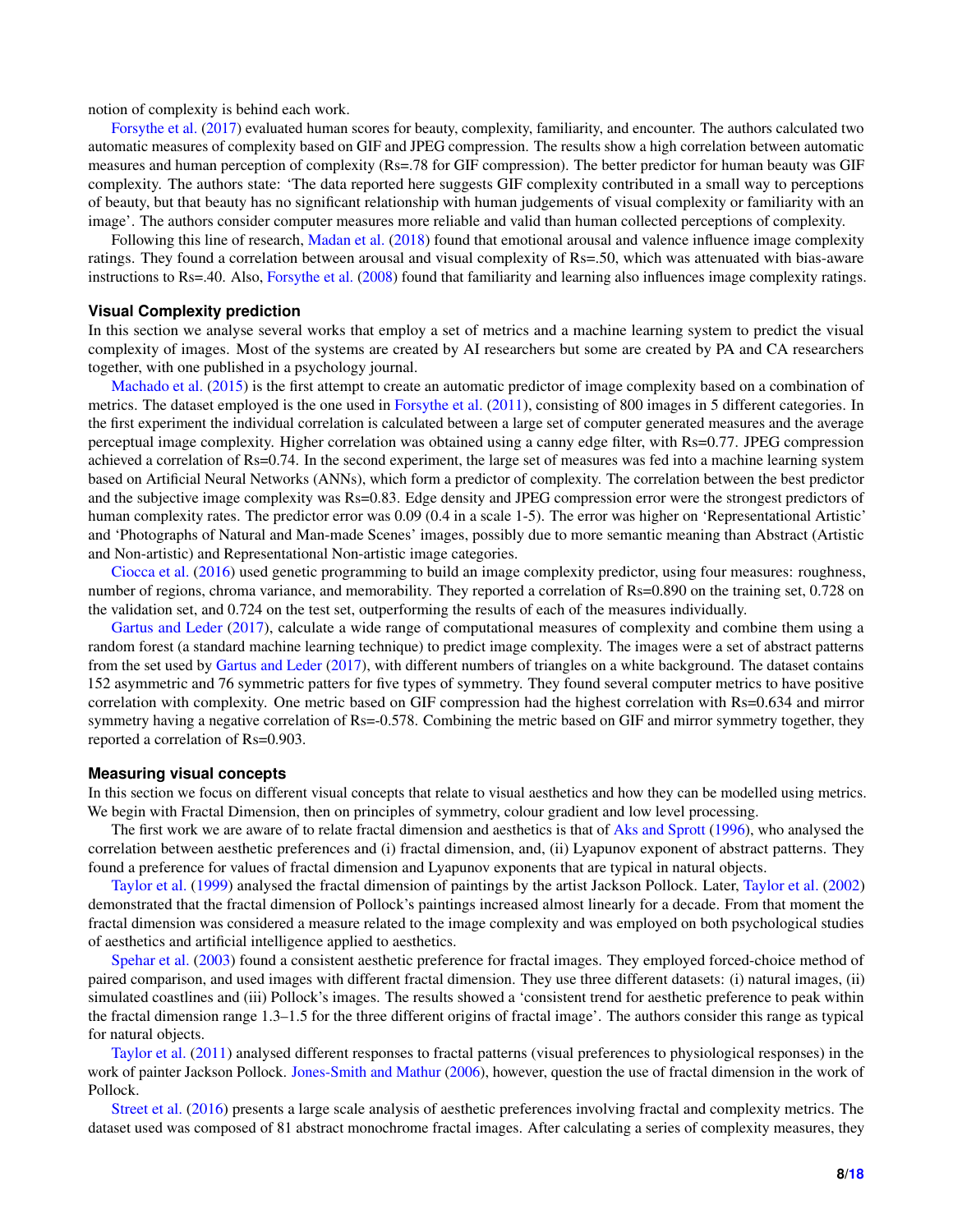found a strong negative correlation between Fractal dimension (FD) and GIF ratio complexity measure, *Rs* = −0.93. They also used two alternative forced choice analysis (TAFC) and obtained demographic information (age, gender, and continent of residence) from each participant. The results suggest strong differences related to continent and gender: in these experiments, females consistently preferred complex images over males.

In [Spehar et al.](#page-16-16) [\(2016\)](#page-16-16), the authors use a set of 27 synthetic fractal images: nine  $1/f$  filtered greyscale images with spectral slopes ranging from 0.5 to 2.5 in increments of 0.25, their thresholded black and white images and edges only counterparts. In a second experiment, they employed two further variations of the filtered greyscale images, called 'mountain' (that simulate a binary view of a mountain) and 'terrain' (that simulates a satellite view of a field with altitude shown in greyscale). They found that the majority of participants exhibited a peak preference for the intermediate fractal-scaling characteristics while other participants exhibited either a linear increase (aprox 20%) in preference with increasing amplitude spectrum slope, or a linear decrease in preference with increasing amplitude spectrum slope (aprox 20%). The different tendencies were highly stable across all image types.

In his PhD Thesis, [Patuano](#page-16-17) [\(2018\)](#page-16-17) applied fractal dimension to landscapes. In order to do that, he employ several preprocessing stages to create a binary version of the image (using edges, silhouette outline, etc.) and then applied the box-counting method. The measure with highest correlation to human preference was the fractal dimension of the image's extracted edges.

In [Viengkham and Spehar](#page-17-5) [\(2018\)](#page-17-5) a set of images of tree levels of fractal dimension (low, medium and high) are present to a group of people, who are asked to rate liking, pleasantness, complexity, and interestingness. The study includes three types of synthetic fractal images and seven types of paintings. In most of the categories, a majority of participants prefer images with intermediate fractal dimension, with (40.13% compared with 33.05% of low fractal dimension and 26.82% of high FD).

[Zipf](#page-17-6) [\(1949\)](#page-17-6) proposed that many phenomena follow a distribution where the frequency of occurrence is inversely proportional to its rank in the frequency table. So, the largest city of a country has double the population of the second one, three times more than the third one and so on. Zipf's distribution is usual in language, but it can also describe city population sizes in a country, the number of people watching TV channels, and so on. Manaris and colleagues employ this distribution as metrics for music in several works, e.g. [\(Manaris et al.,](#page-15-14) [2003,](#page-15-14) [2005\)](#page-15-15). [Machado et al.](#page-15-13) [\(2015\)](#page-15-13) obtain a correlation with visual perceptual complexity of Rs=0.64.

The histogram of oriented gradients (HOG) counts occurrences of gradient orientation in localised portions of an image. The Pyramid Histogram of Orientation Gradients (PHOG) contains the HOG of the image with HOGs of parts of the image. [Redies et al.](#page-16-18) [\(2012\)](#page-16-18) propose two metrics based on PHOG: self-similarity and complexity. They calculated the metrics for different datasets and found that one of those datasets (containing images of art paintings) could be characterised by a specific combination of values of these metrics.

[Lyssenko et al.](#page-14-17) [\(2016\)](#page-14-17) found a correlation between subjective visual complexity and (i) PHOG Self-Similarity ( $Rs = 0.56$ ) and HOG Complexity  $(Rs = 0.682)$ . The dataset consisted of 79 abstracts artworks. They also found correlations between these metrics and subjective terms that participants use to describe the artworks.

There are some studies that have tried to establish relationships between aesthetic value and colour gamut. [Nascimento et al.](#page-16-19) [\(2017\)](#page-16-19) analyse the effects of changing the colour gamut of paintings to increase their aesthetic value. They asked a group of users to change the colour gamut of ten paintings. The maximum of the distribution was the same as the original, suggesting, unsurprisingly, that the chromatic compositions of the paintings employed matched the viewers' preferences.

Other works have investigated the relation between aesthetics and symmetry. [Weichselbaum et al.](#page-17-7) [\(2018\)](#page-17-7) tested symmetry preferences of participants over different levels of individual art expertise. They found that 'with higher art expertise, the ratings for the beauty of asymmetrical patterns significantly increased, but, again, participants preferred symmetrical over asymmetrical patterns'. [Thömmes and Hübner](#page-17-8) [\(2018\)](#page-17-8) analysed the relation between Instagram 'likes' and three computational measures: two measures of visual balance and the preference for curvature over angularity. They utilised 700 architectural photographs from Instagram accounts. They found a positive correlation between visual balance and likes in 3D photographs, and a negative correlation in 2D ones. To the best of our knowledge it is the first work that employees 'likes' as a measure of aesthetic appeal.

#### **Psychological testing related to Aesthetics**

There are a number of psychological tests related to aesthetic judgement. These tests are relatively objective, easy to reproduce and provide quantified results [\(Nadal,](#page-15-5) [2007;](#page-15-5) [Attneave,](#page-11-9) [1957;](#page-11-9) [Rump,](#page-16-20) [1968;](#page-16-20) [Hall,](#page-13-15) [1969;](#page-13-15) [Chipman,](#page-11-18) [1977;](#page-11-18) [Chipman and Mendelson,](#page-12-16) [1979;](#page-12-16) [Hogeboom and van Leeuwen,](#page-14-11) [1997;](#page-14-11) [Strother and Kubovy,](#page-16-8) [2003\)](#page-16-8). The main problem with these tests however, is the lack of consensus about them. The validity of concepts behind each test are debatable, typically being based on aesthetic principles proposed by the author of the test, but not accepted universally. The results of individual tests also vary between different studies, maybe due to selection of participants and other exogenous factors. As an example, [Weichselbaum et al.](#page-17-7) [\(2018\)](#page-17-7) show that artistic experience affects symmetry preferences.

[Graves](#page-13-16) [\(1948\)](#page-13-16) developed the *Design Judgement Test*. This test is based on theories of artistic creation and appreciation [\(Graves,](#page-13-17) [1951\)](#page-13-17). The author claims that this test can estimate certain capabilities related to artistic and aesthetic evaluation. To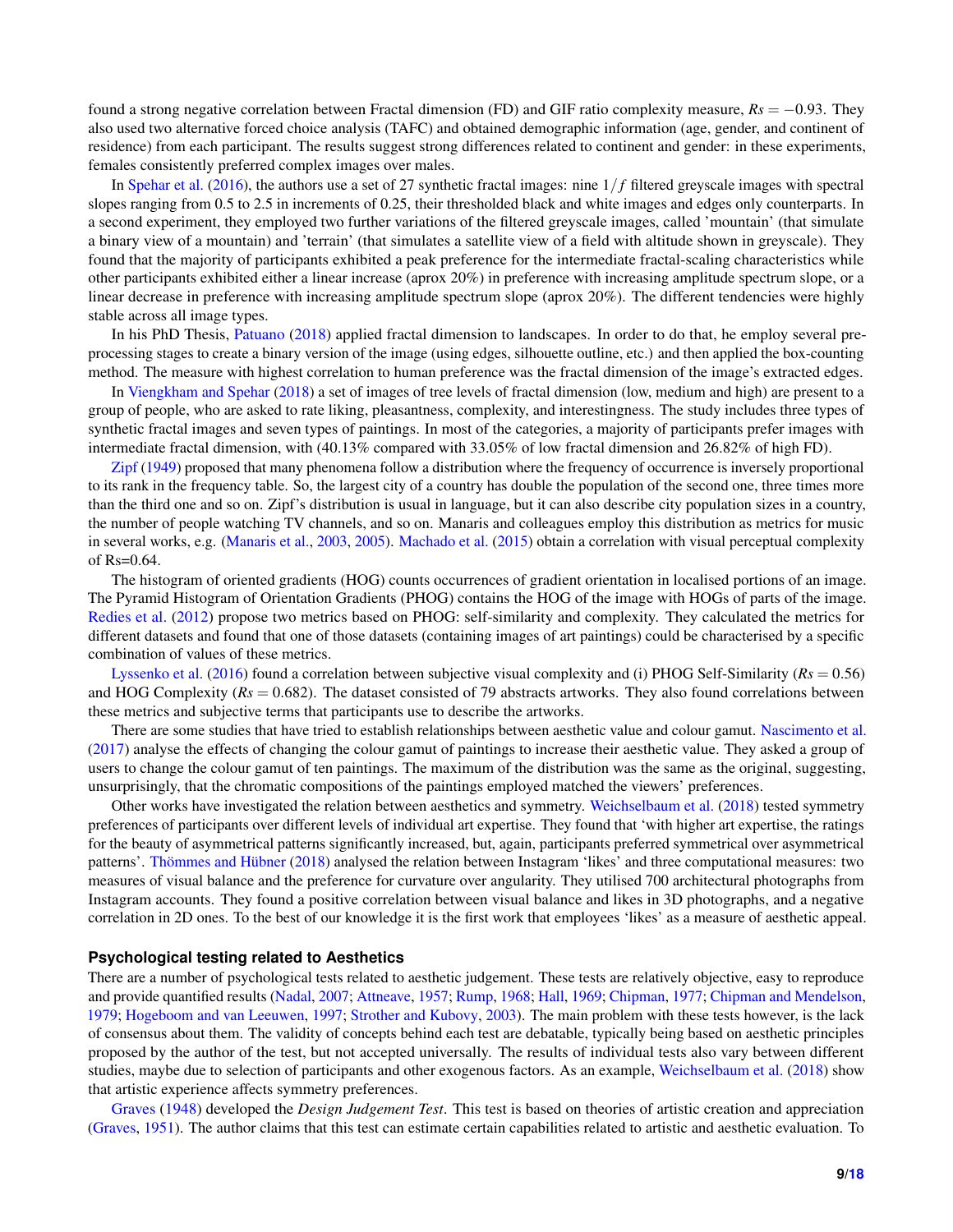do this, the test estimates the degree of reaction to specific principles of aesthetics (according to the author) such us: unity, drive, predominance, variety, balance, continuity, symmetry, proportion and rhythm. Such principals may not be universally accepted or applicable [\(Eysenck,](#page-12-17) [1969;](#page-12-17) [Eysenck and Castle,](#page-12-18) [1971;](#page-12-18) [Uduehi,](#page-17-9) [1995\)](#page-17-9). A test consists of ninety pages. Each page contents two or three similar designs. One of the designs obeys all the commented principles while the remaining ones break at least one of them. The task of the individual doing the test is to select those designs that do not break any of the principles.

The average results obtained by participants in this test vary between studies [\(Eysenck and Castle,](#page-12-18) [1971;](#page-12-18) [Uduehi,](#page-17-9) [1995\)](#page-17-9). Although this can be, at least partially, explained by the selection of participants and other exogenous factors, it makes it hard to understand what constitutes a good score in this test. In the test done by Graves, art students get a higher average score than students who did not study art [Graves](#page-13-16) [\(1948\)](#page-13-16). Graves concludes that the test can be used to differentiate between those two groups. [Eysenck and Castle](#page-12-18) [\(1971\)](#page-12-18) obtain very different results, showing only minor differences between artistic and no-artistic students (64,4% vs. 60%), and differences between males and females. Eysench explain that the different results regarding art students can be related to changes in artistic education that in 1971 promote more regularity and simplicity than in 1948. [Götz](#page-13-18) [and Götz](#page-13-18) [\(1974\)](#page-13-18) report that '22 different arts experts (designers, painters, sculptors) had 0.92 agreement on choice of preferred design, albeit being critical of them' [\(Chamorro-Premuzic and Furnham,](#page-11-19) [2004\)](#page-11-19).

[Machado and Cardoso](#page-15-2) [\(1998\)](#page-15-2) propose an aesthetic measure based on processing complexity and image complexity: 'images that are simultaneously visually complex and easy to process are the images that have higher aesthetic value'. Fractals are a easy example of very complex images but easy to process due to the self-similarity. Using metrics based on compression described below, and a fixed equation for aesthetics they obtain scores up to 66 (corresponding to a 73.3% success rate), which is larger than those obtained with fine art graduates. In [Machado and Cardoso](#page-14-18) [\(2002\)](#page-14-18), the authors employ a similar equation as fitness for a genetic programming engine that creates images. [Romero et al.](#page-16-21) [\(2012\)](#page-16-21) employs some metrics related to JPEG, fractal compression and Zipf's law and an ANN-based machine learning system to predict the answer of the test, resulting in an accuracy of 74.49%, similar to the previous study.

[Hayn-Leichsenring et al.](#page-13-19) [\(2017\)](#page-13-19) studied a relationship between objective image measures and the subjective evaluations of the JenAesthetics dataset. This dataset consists of 1628 high quality images of paintings ([http://www.inf-cv.](http://www.inf-cv.uni-jena.de/en/jenaesthetics) [uni-jena.de/en/jenaesthetics](http://www.inf-cv.uni-jena.de/en/jenaesthetics)). The objective measures are low level image statistics related to aesthetics in previous research, such as those from [Braun et al.](#page-11-20) [\(2013\)](#page-11-20), related to selfishness, anisotropy and complexity. The subjective evaluations were aesthetic (defined as artistic value) and beauty (defined as individual attachment). The results revealed that the paintings of each period present specific statistical properties of the images. Moreover, they show evidence of correlation between beauty and aesthetics, and correlation between aesthetics and some objective measures on different subsets. The highest correlation was found between self-similarity and the beauty of a subset of paintings of buildings with *Rs* = 0.50. They found differences between aesthetic and beauty scores.

#### **Conclusions**

The research from PA and CA have several main differences. First, we analyse some differences regarding the datasets and the results. The datasets used in the PA experiments usually contain a small number of images, due to the need to evaluate each of them by a group of human participants. In CA the ideal is to have a large dataset of images that can allow machine learning to have more complete and diverse information.

Some datasets used in CA work are based on website photographic collections that have a large number of contributed images [\(Ke et al.,](#page-14-19) [2006;](#page-14-19) [Datta et al.,](#page-12-19) [2006,](#page-12-19) [2008\)](#page-12-20). However, the images in these datasets were evaluated online in an uncontrolled environment and may have potential biases depending on relations with the author of the image, popularity reinforcement, display environment, and so on. Finally, as the information (images and evaluations) was provided from photographic websites, it is not clear what the users are evaluating (photograph quality, originality, visual aesthetic, liking). An interesting approach is to employ a game to obtain evaluations of images. That allows the researcher to provide clear choices for evaluation and may encourage participants to spend more time contributing to the research. In [Hacker and von Ahn](#page-13-20) [\(2009\)](#page-13-20) the authors employ a two player game where each participant should evaluate images following the taste of the other participant. They recruited thousands of players and have collected millions of judgements.

From PA research we learn that, even in PA experiments done in controlled conditions, users provide substantially different evaluations depending on the term and context of the question [\(Marin et al.,](#page-15-11) [2016;](#page-15-11) [Hayn-Leichsenring et al.,](#page-13-19) [2017\)](#page-13-19). Hence we propose that when using such website datasets it is necessary to experimentally test what users are evaluating. And if possible, the best way to proceed is to create datasets in collaboration with PA researchers, with evaluations done in controlled environments and with a number of images that support the use of machine learning techniques.

<span id="page-10-1"></span><span id="page-10-0"></span>Many of the curated datasets of art images are restricted to Western or European art, raising issues of cultural bias. Likewise many of the reported studies are undertaken in Europe or North America, which may impact on diversity of study participants. With increasing scrutiny on how AI datasets are obtained for machine learning applications, researchers need to be aware of implicit or explicit bias in their selection of training data. This is an on-going issue for research in this field.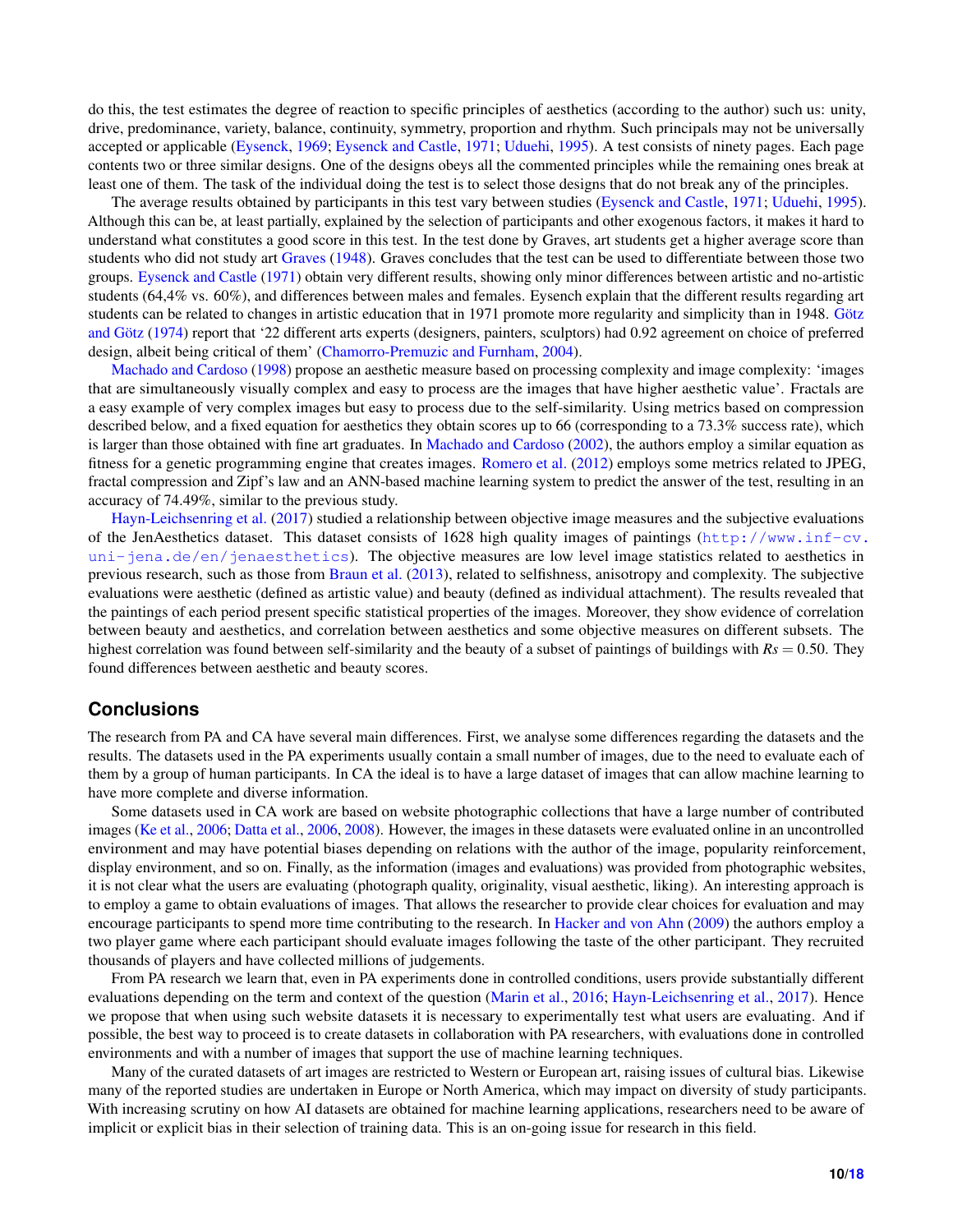<span id="page-11-12"></span>Finally, some recent PA research comments on the main differences between individuals in appreciation of visual aesthetics and complexity [\(Güçlütürk et al.,](#page-13-6) [2016\)](#page-13-6). A more detailed analysis of this issue could be very interesting. Moreover, it can be interesting to create a large set of images with individual evaluations of human beings, allowing the training of computer system to evolve to the aesthetic preferences of one individual human.

<span id="page-11-14"></span><span id="page-11-13"></span>Regarding the results, CA research typically reports results using a success rate or RMS error, while psychologists are more likely to use correlation. This is not a major problem: some papers get good results in correlation employing ML systems that try to minimise RMS error [\(Machado et al.,](#page-15-13) [2015\)](#page-15-13), but future systems trained to maximise correlation can achieve better results.

<span id="page-11-15"></span><span id="page-11-9"></span><span id="page-11-5"></span>Closer collaboration between PA and CA can give rise to results that advance both disciplines. Given the general quality of datasets (PA), enormous sets of computer metrics (CA) and ML techniques (CA), and posterior analysis (both), more powerful predictors of visual complexity can be built. AI researchers can even use AI methods to build new metrics that no one was thinking about (using GP programming such as in [Ciocca et al.](#page-12-15) [\(2016\)](#page-12-15), Artificial Neural Networks [\(Carballal et al.,](#page-11-21) [2018\)](#page-11-21), or deep learning [\(Lemarchand,](#page-14-20) [2018\)](#page-14-20)). Predictors can be implemented that allow remote access (via a web page, for example), allowing any researcher to get a visual complexity value for a image or set of images on-line. This will help make the analysis of aesthetics and complexity objective metrics more accurate than individual feature analysis, and accessible for everyone. In this context, it is remarkable that the work of [Forsythe et al.](#page-13-8)  $(2017)$  finds more correlation between aesthetics with objective complexity measures (GIF compression metric) than with subjective complexity. It could be interesting to undertake a similar analysis with a complexity predictor made by a combination of metrics. Additionally, the detailed analysis of the predictor then allows us to know more information about the relevant metrics related to complexity. Obviously, the definition of some standards: one dataset, one complexity predictor, etc. that is acceptable for everyone will help in this schema of common research.

<span id="page-11-10"></span><span id="page-11-8"></span><span id="page-11-7"></span><span id="page-11-6"></span>Some CA researchers begin the research with the idea of creating a computer system able to create original and aesthetically valuable artworks [\(McCormack,](#page-15-16) [2017\)](#page-15-16). Generative techniques such us genetic programming are very interesting for this research because they can be used to illustrate the results of a metric or combination of them [\(den Heijer and Eiben,](#page-12-2) [2010;](#page-12-2) [Machado et al.,](#page-15-17) [2008\)](#page-15-17). However, better research results in complexity and aesthetic prediction are needed in order to advance image generation systems. Here a collaboration between PA and CA is needed in order to achieve the new research results required. Moreover, even without being used in conjunction with generative systems, computer aesthetics systems can have enormous real world applications.

<span id="page-11-11"></span><span id="page-11-3"></span><span id="page-11-0"></span>Evolutionary art and computational aesthetics are relatively young areas of research. Yet, some authors may think that there is nothing new that can be done. Our purpose with this paper is to help the development of both areas by highlighting some possible under-explored pathways and to illustrate the exciting and valuable prior research from the psychology of aesthetics.

We hope for a future where several visual complexity and aesthetic predictors are accessible online, where evolutionary art tools are widely employ by people as ways of exploring their creative capacity, and where computer systems can convincingly create paintings in the style of any human artist and beyond.

#### <span id="page-11-20"></span>**Conflict of interest**

<span id="page-11-21"></span><span id="page-11-4"></span>The authors declare that there is no conflict of interest regarding the publication of this paper.

#### **Funding Statement**

<span id="page-11-17"></span><span id="page-11-1"></span>This work is supported by Xunta de Galicia (Ref. XUGA-PGIDIT-10TIC105008-PR), grant for the consolidation and structuring of competitive research units of the University System of Galicia: Competitive Reference Groups (ED431C 2018/49), grant from the Ministry of Education, Culture and Sport for mobility stays of professors and researchers in foreign higher education centers and investigation (PRX18/00117) and an Australian Research Council Future Fellowship FF170100033.

#### **Data Availability**

<span id="page-11-19"></span>No data was used to support this study.

#### <span id="page-11-2"></span>**References**

- <span id="page-11-16"></span>PP Aitken. Judgments of pleasingness and interestingness as functions of visual complexity. *Journal of Experimental Psychology*, 103(2):240, 1974.
- <span id="page-11-18"></span>Deborah J Aks and Julien C Sprott. Quantifying aesthetic preference for chaotic patterns. *Empirical studies of the arts*, 14(1): 1–16, 1996.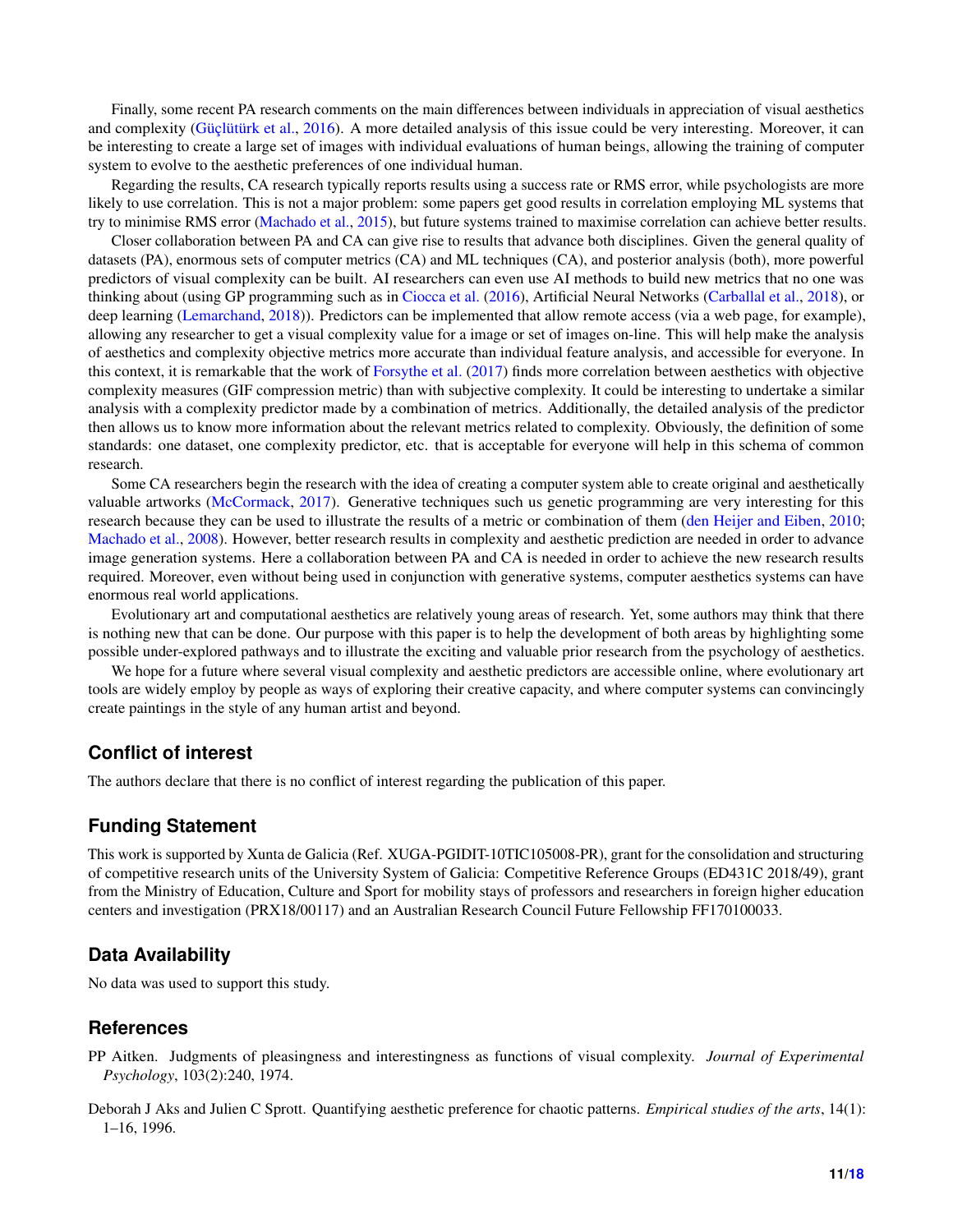- <span id="page-12-16"></span>F-Xavier Alario and Ludovic Ferrand. A set of 400 pictures standardized for french: Norms for name agreement, image agreement, familiarity, visual complexity, image variability, and age of acquisition. *Behavior Research Methods, Instruments, & Computers*, 31(3):531–552, 1999.
- <span id="page-12-14"></span>Rudolf Arnheim. *Art and Visual Perception, a Psychology of the Creative Eye*. Faber and Faber, London, 1956.
- <span id="page-12-15"></span>Rudolf Arnheim. *Towards a Psychology of Art/Entropy and Art — An Essay on Disorder and Order*. The Regents of the University of California, 1966.
- <span id="page-12-9"></span>Rudolf Arnheim. *Visual Thinking*. University of California Press, Berkeley, CA, 1969.
- Fred Attneave. Physical determinants of the judged complexity of shapes. *Journal of experimental Psychology*, 53(4):221, 1957.
- <span id="page-12-10"></span>John Gilbert Beebe-Center and Carroll Cornelius Pratt. A test of Birkhoff's aesthetic measure. *The Journal of General Psychology*, 17(2):339–353, 1937.
- <span id="page-12-19"></span><span id="page-12-0"></span>Daniel E Berlyne. Complexity and incongruity variables as determinants of exploratory choice and evaluative ratings. *Canadian Journal of Psychology/Revue canadienne de psychologie*, 17(3):274, 1963.
- Daniel E Berlyne. Novelty, complexity, and hedonic value. *Perception & Psychophysics*, 8(5):279–286, 1970.
- <span id="page-12-20"></span>Daniel E Berlyne. *Studies in the new experimental aesthetics: Steps toward an objective psychology of aesthetic appreciation.* Hemisphere, 1974.
- <span id="page-12-5"></span>Daniel E Berlyne, JC Ogilvie, and LC Parham. The dimensionality of visual complexity, interestingness, and pleasingness. *Canadian Journal of Psychology/Revue canadienne de psychologie*, 22(5):376, 1968.
- Garrett Birkhoff. *Aesthetic Measure*. Harvard University Press, 1933.
- <span id="page-12-2"></span>Guy Birkin. *Aesthetic Complexity: Practice and Perception in Art & Design*. PhD thesis, Nottingham Trent University, 2010.
- <span id="page-12-12"></span>Patrick Bonin, Ronald Peereman, Nathalie Malardier, Alain Méot, and Marylène Chalard. A new set of 299 pictures for psycholinguistic studies: French norms for name agreement, image agreement, conceptual familiarity, visual complexity, image variability, age of acquisition, and naming latencies. *Behavior Research Methods, Instruments, & Computers*, 35(1): 158–167, 2003.
- <span id="page-12-13"></span>Julia Braun, Seyed Ali Amirshahi, Joachim Denzler, and Christoph Redies. Statistical image properties of print advertisements, visual artworks and images of architecture. *Frontiers in Psychology*, 4:808, 2013.
- <span id="page-12-11"></span>Gilbert Brighouse. Variability in preferences for simple forms. *Psychological Monographs*, 51(5):68, 1939.
- <span id="page-12-18"></span><span id="page-12-1"></span>Adrian Carballal, Antonino Santos, Juan Romero, Penousal Machado, João Correia, and Luz Castro. Distinguishing paintings from photographs by complexity estimates. *Neural Computing and Applications*, 30(6):1957–1969, Sep 2018. ISSN 1433-3058. doi: 10.1007/s00521-016-2787-5. URL <https://doi.org/10.1007/s00521-016-2787-5>.
- <span id="page-12-8"></span>Noël Carroll. *Philosophy of Art: A Contemporary Introduction*. Routledge, 1999.
- <span id="page-12-7"></span>André Cavalcante, Ahmed Mansouri, Lemya Kacha, Allan Kardec Barros, Yoshinori Takeuchi, Naoji Matsumoto, and Noboru Ohnishi. Measuring streetscape complexity based on the statistics of local contrast and spatial frequency. *PLoS One*, 9(2): e87097, 2014.
- <span id="page-12-6"></span>Tomas Chamorro-Premuzic and Adrian Furnham. Art judgement: A measure related to both personality and intelligence? *Imagination, Cognition and Personality*, 24:3–25, 2004.
- <span id="page-12-17"></span>Anjan Chatterjee. *The Aesthetic Brain*. Oxford University Press, 2013.
- <span id="page-12-4"></span>Valeriy Chikhman, Valeriya Bondarko, Marina Danilova, Anna Goluzina, and Yuri Shelepin. Complexity of images: Experimental and computational estimates compared. *Perception*, 41(6):631–647, 2012.
- <span id="page-12-3"></span>Susan F Chipman. Complexity and structure in visual patterns. *Journal of Experimental Psychology: General*, 106(3):269, 1977.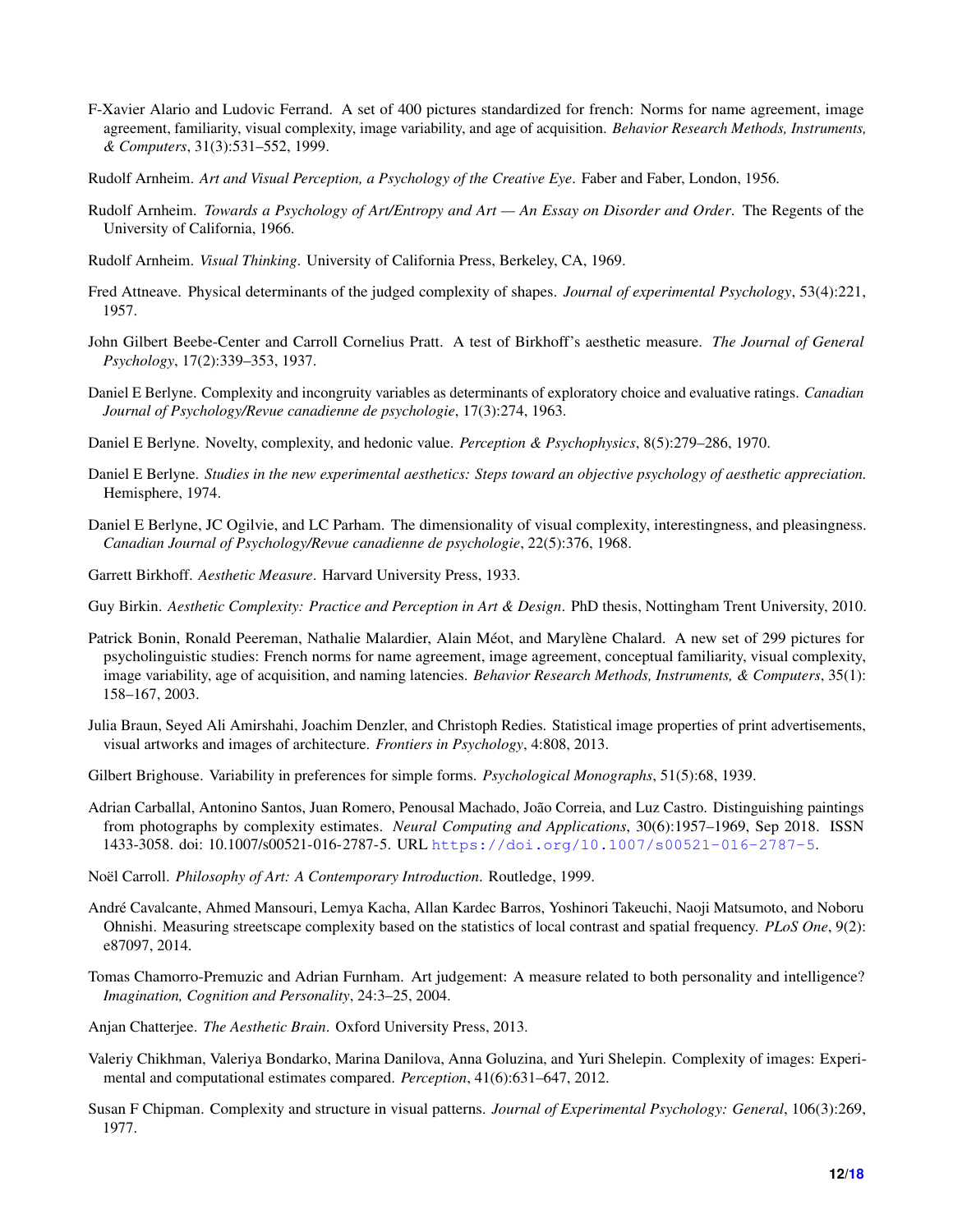- <span id="page-13-3"></span>Susan F Chipman and Morton J Mendelson. Influence of six types of visual structure on complexity judgments in children and adults. *Journal of Experimental Psychology: Human Perception and Performance*, 5(2):365, 1979.
- <span id="page-13-10"></span>Gianluigi Ciocca, Silvia Corchs, Francesca Gasparini, Emanuela Bricolo, and Riccardo Tebano. Does color influence image complexity perception? In *International Workshop on Computational Color Imaging*, pages 139–148. Springer, 2015.
- <span id="page-13-5"></span>Gianluigi Ciocca, Silvia Corchs, and Francesca Gasparini. Genetic programming approach to evaluate complexity of texture images. *Journal of Electronic Imaging*, 25(6):061408, 2016.
- <span id="page-13-11"></span>Gerald C. Cupchik and Daniel E. Berlyne. The perception of collative properties in visual stimuli. *Scandinavian Journal of Psychology*, 20(1):93–104, 1979. doi: 10.1111/j.1467-9450.1979.tb00688.x. URL [https://onlinelibrary.wiley.](https://onlinelibrary.wiley.com/doi/abs/10.1111/j.1467-9450.1979.tb00688.x) [com/doi/abs/10.1111/j.1467-9450.1979.tb00688.x](https://onlinelibrary.wiley.com/doi/abs/10.1111/j.1467-9450.1979.tb00688.x).
- <span id="page-13-8"></span>Yael M Cycowicz, David Friedman, Mairav Rothstein, and Joan Gay Snodgrass. Picture naming by young children: Norms for name agreement, familiarity, and visual complexity. *Journal of experimental child psychology*, 65(2):171–237, 1997.
- <span id="page-13-12"></span><span id="page-13-4"></span>Arthur Danto. The artworld. *Journal of Philosophy*, 64(19):571–584, 1964.
- <span id="page-13-1"></span>Ritendra Datta, Dhiraj Joshi, Jia Li, and James Ze Wang. Studying aesthetics in photographic images using a computational approach. In *Computer Vision – ECCV 2006, 9th European Conference on Computer Vision, Part III*, LNCS, pages 288–301, Graz, Austria, 2006. Springer.
- <span id="page-13-9"></span>Ritendra Datta, Dhiraj Joshi, Jia Li, and James Z. Wang. Image retrieval: Ideas, influences, and trends of the new age. *ACM Comput. Surv.*, 40:5:1–5:60, May 2008. doi: http://doi.acm.org/10.1145/1348246.1348248. URL [http://doi.acm.](http://doi.acm.org/10.1145/1348246.1348248) [org/10.1145/1348246.1348248](http://doi.acm.org/10.1145/1348246.1348248).
- <span id="page-13-14"></span>Roland Clark Davis. An evaluation and test of Birkhoff's aesthetic measure formula. *The Journal of General Psychology*, 15 (2):231–240, 1936.
- <span id="page-13-2"></span>E. den Heijer and A. E. Eiben. Comparing aesthetic measures for evolutionary art. In Cecilia Di Chio, Anthony Brabazon, Gianni A. Di Caro, Marc Ebner, Muddassar Farooq, Andreas Fink, Jörn Grahl, Gary Greenfield, Penousal Machado, Michael O'Neill, Ernesto Tarantino, and Neil Urquhart, editors, *Applications of Evolutionary Computation*, pages 311–320, Berlin, Heidelberg, 2010. Springer Berlin Heidelberg. ISBN 978-3-642-12242-2.
- <span id="page-13-18"></span><span id="page-13-13"></span>Don C Donderi. Visual complexity: a review. *Psychological bulletin*, 132(1):73, 2006.
- <span id="page-13-7"></span>Don C Donderi and Sharon McFadden. Compressed file length predicts search time and errors on visual displays. *Displays*, 26 (2):71–78, 2005.
- Don C Donderi, PWGSC Contract No, and Sharon McFadden. *A complexity measure for electronic displays: Final report on the experiments*. Department of National Defence, Defence Research & Development Canada-Toronto, 2003.
- <span id="page-13-17"></span><span id="page-13-16"></span>Denis Dutton. Aesthetic universals. In [Gaut and McIver Lopes](#page-13-2) [\(2013\)](#page-13-2), pages 267–278.
- <span id="page-13-0"></span>H. J. Eysenck and M. Castle. Comparative study of artists and nonartists on the maitland graves design judgment test. *Journal of Applied Psychology*, 55(4):389–392, 1971.
- Hans Jürgen Eysenck. The empirical determination of an aesthetic formula. *Psychological Review*, 48(1):83, 1941a.
- <span id="page-13-6"></span>Hans Jurgen Eysenck. 'type'-factors in aesthetic judgements. *British Journal of Psychology. General Section*, 31(3):262–270, 1941b.
- <span id="page-13-20"></span>H.J. Eysenck. *The Experimental Study of the Good Gestalt: A New Approach*. Lancaster Press, 1942. URL [https:](https://books.google.es/books?id=MhHaNwAACAAJ) [//books.google.es/books?id=MhHaNwAACAAJ](https://books.google.es/books?id=MhHaNwAACAAJ).
- H.J. Eysenck. Factor analytic study of the maitland graves design judgement test. *Perceptual and Motor Skills*, 24:13–14, 1969.
- <span id="page-13-15"></span>G.T. Fechner. *Zur experimentalen Aesthetik*. Number v. 1 in Abhandlungen der Mathematisch-physischen classe der Königl. sächsischen gesellschaft der wissenschaften. IX. bd. S. Hirzel, 1871. URL [https://books.google.es/books?id=](https://books.google.es/books?id=AbzhQAAACAAJ) [AbzhQAAACAAJ](https://books.google.es/books?id=AbzhQAAACAAJ).

<span id="page-13-19"></span>Gustav Theodor Fechner. *Vorschule der aesthetik*, volume 1. Breitkopf & Härtel, 1876.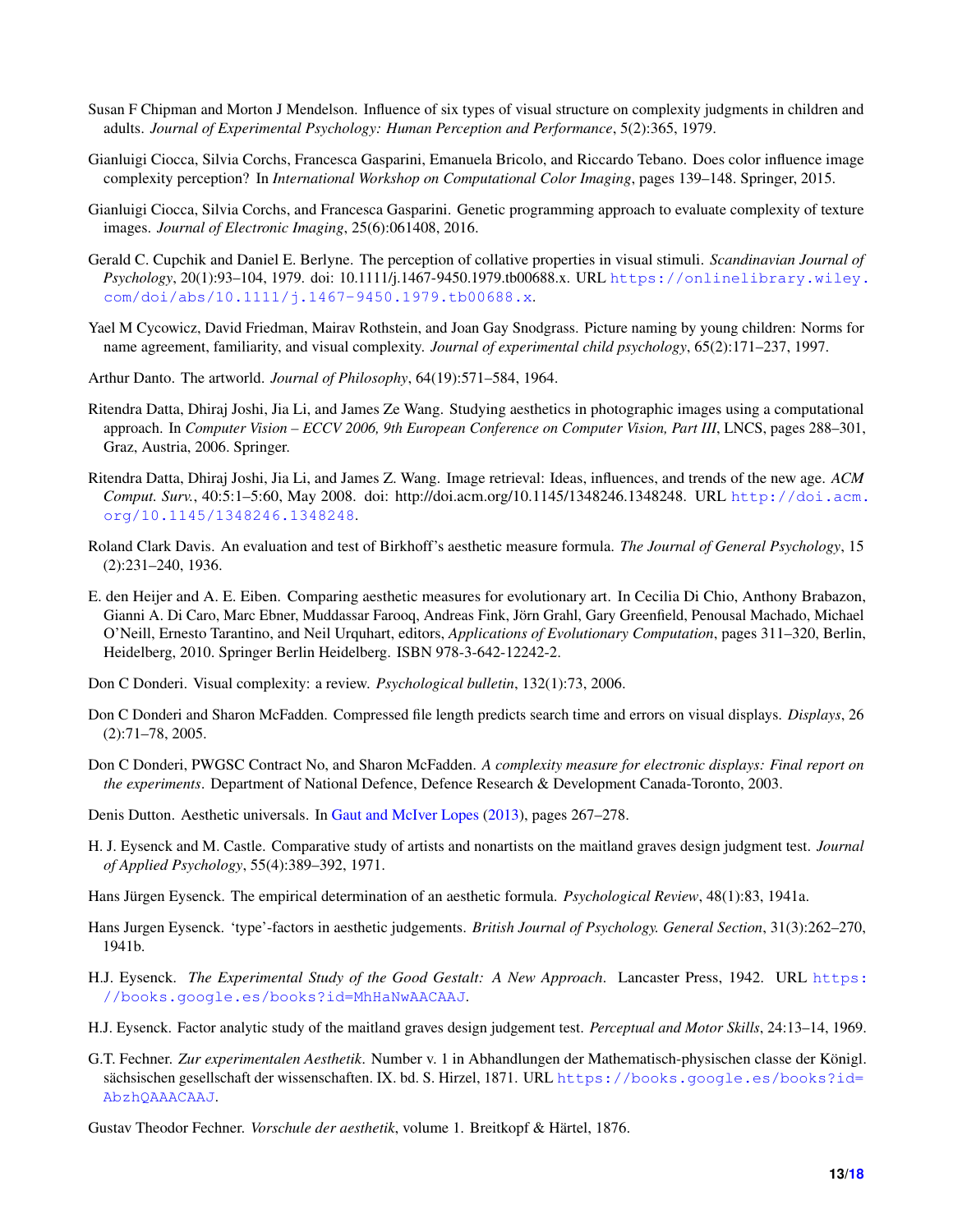- <span id="page-14-8"></span>Gerhard Fischer. User modeling in human-computer interaction. *User Modeling and User-Adapted Interaction*, 11:65–86, 2001.
- <span id="page-14-12"></span>Alex Forsythe, Noel Sheehy, and Martin Sawey. Measuring icon complexity: An automated analysis. *Behavior Research Methods, Instruments, & Computers*, 35(2):334–342, 2003.
- <span id="page-14-0"></span>Alex Forsythe, Gerry Mulhern, and Martin Sawey. Confounds in pictorial sets: The role of complexity and familiarity in basic-level picture processing. *Behavior Research Methods*, 40(1):116–129, 2008.
- Alex Forsythe, Marcos Nadal, Noel Sheehy, Camilo J Cela-Conde, and Martin Sawey. Predicting beauty: fractal dimension and visual complexity in art. *British journal of psychology*, 102(1):49–70, 2011.
- <span id="page-14-11"></span>Alex Forsythe, Nichola Street, and Mai Helmy. Revisiting rossion and pourtois with new ratings for automated complexity, familiarity, beauty, and encounter. *Behavior research methods*, 49(4):1484–1493, 2017.
- <span id="page-14-9"></span>Robert Frances. *Psicología del arte y la estética*, volume 3. Ediciones AKAL, 1985.
- <span id="page-14-13"></span>Jay Friedenberg and Bruce Liby. Perceived beauty of random texture patterns: A preference for complexity. *Acta psychologica*, 168:41–49, 2016.
- <span id="page-14-5"></span>Philip Galanter. Computational aesthetic evaluation: Steps towards machine creativity. In *ACM SIGGRAPH 2012 Courses*, SIGGRAPH '12, pages 14:1–14:162, New York, NY, USA, 2012. ACM. ISBN 978-1-4503-1678-1. doi: 10.1145/2343483. 2343497. URL <http://doi.acm.org/10.1145/2343483.2343497>.
- <span id="page-14-16"></span><span id="page-14-7"></span>Mariano García, Albert N Badre, and John T Stasko. Development and validation of icons varying in their abstractness. *Interacting with computers*, 6(2):191–211, 1994.
- <span id="page-14-19"></span>Andreas Gartus and Helmut Leder. Predicting perceived visual complexity of abstract patterns using computational measures: The influence of mirror symmetry on complexity perception. *PloS one*, 12(11):e0185276, 2017.
- <span id="page-14-6"></span>Berys Gaut and Dominic McIver Lopes, editors. *The Routledge Companion to Aesthetics*, 2013. Routledge.
- Nicolas Gauvrit, Fernando Soler-Toscano, and Alessandro Guida. A preference for some types of complexity comment on "perceived beauty of random texture patterns: A preference for complexity". *Acta psychologica*, 174:48–53, 2017.
- <span id="page-14-10"></span>K. Götz and K. Götz. The maitland graves design judgement test judged by 22. *Perceptual and Motor Skills*, 39:261–262, 1974.
- <span id="page-14-1"></span>Laura K. M. Graf and Jan R. Landwehr. A dual-process perspective on fluency-based aesthetics: The pleasure-interest model of aesthetic liking. *Personality and Social Psychology Review*, 19(4):395–410, 2015. doi: 10.1177/1088868315574978. URL <https://doi.org/10.1177/1088868315574978>. PMID: 25742990.
- <span id="page-14-15"></span>Maitland Graves. *Design Judgement Test, Manual*. The Psychological Corporation, New York, 1948.
- <span id="page-14-2"></span>Maitland Graves. *The Art of Color and Design*. McGraw-Hill, New York, 1951.
- <span id="page-14-3"></span>Gary Greenfield. On the origins of the term "computational aesthetics". In *Proceedings of the First Eurographics Conference on Computational Aesthetics in Graphics, Visualization and Imaging*, Computational Aesthetics'05, pages 9–12, Aire-la-Ville, Switzerland, Switzerland, 2005. Eurographics Association. ISBN 3-905673-27-4. doi: 10.2312/COMPAESTH/ COMPAESTH05/009-012. URL <http://dx.doi.org/10.2312/COMPAESTH/COMPAESTH05/009-012>.
- <span id="page-14-20"></span><span id="page-14-14"></span>Yağmur Güçlütürk, Richard HAH Jacobs, and Rob van Lier. Liking versus complexity: decomposing the inverted u-curve. *Frontiers in human neuroscience*, 10:112, 2016.
- <span id="page-14-4"></span>Severin Hacker and Luis von Ahn. Matchin: Eliciting user preferences with an online game. pages 1207–1216, 10 2009. doi: 10.1145/1518701.1518882.
- <span id="page-14-17"></span>AC Hall. Measures of the complexity of random black and white and coloured stimuli. *Perceptual and motor skills*, 29(3): 773–774, 1969.
- <span id="page-14-18"></span>Gregor U Hayn-Leichsenring, Thomas Lehmann, and Christoph Redies. Subjective ratings of beauty and aesthetics: correlations with statistical image properties in western oil paintings. *i-Perception*, 8(3):2041669517715474, 2017.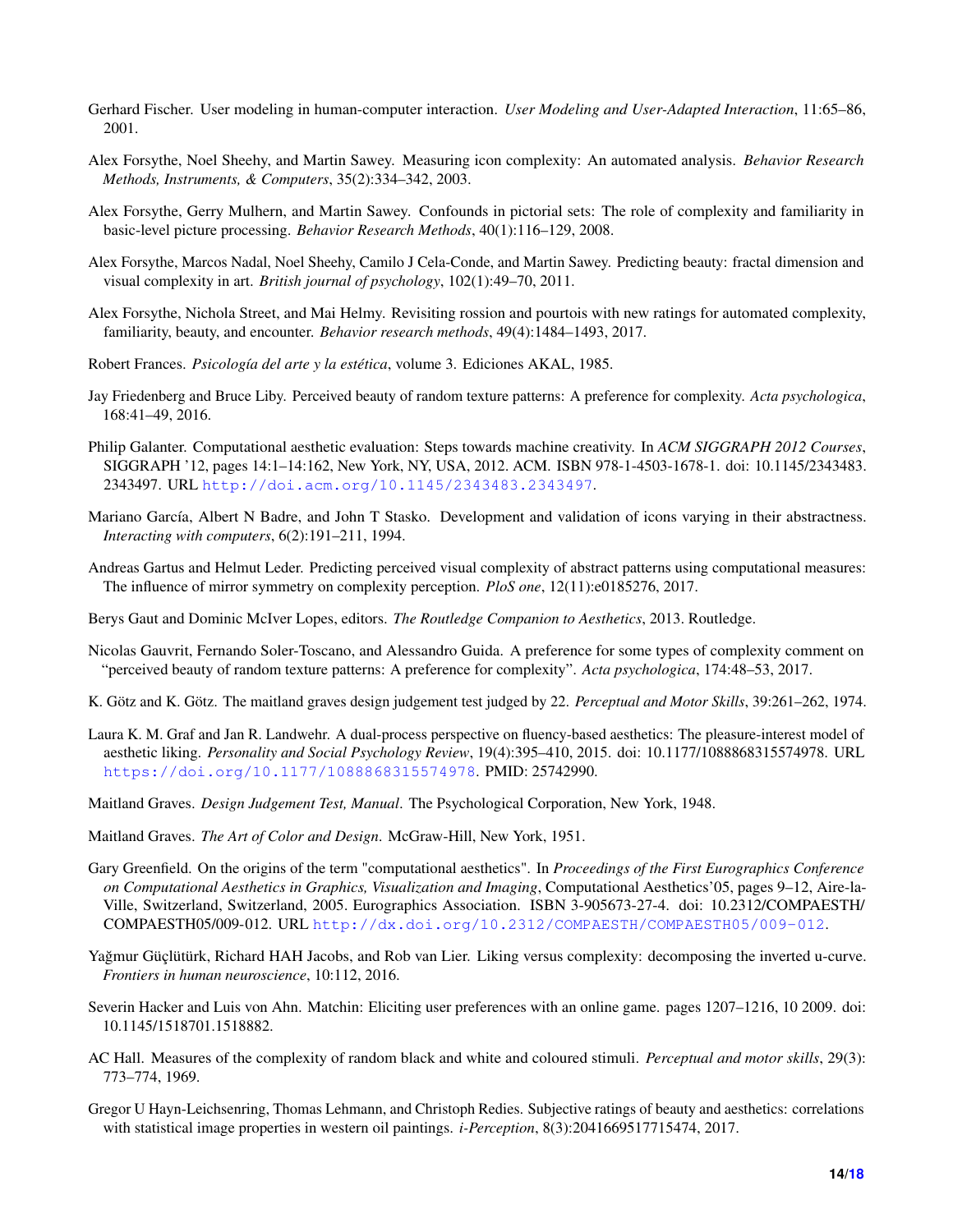- <span id="page-15-2"></span>Tom Heath, Sandy G Smith, and Bill Lim. Tall buildings and the urban skyline: The effect of visual complexity on preferences. *Environment and behavior*, 32(4):541–556, 2000.
- <span id="page-15-0"></span>Julian Hochberg and Virginia Brooks. The psychophysics of form: Reversible-perspective drawings of spatial objects. *The American Journal of Psychology*, 73(3):337–354, 1960. ISSN 00029556. URL [http://www.jstor.org/stable/](http://www.jstor.org/stable/1420172) [1420172](http://www.jstor.org/stable/1420172).
- <span id="page-15-17"></span>Florian Hoenig. Defining computational aesthetics. In *Proceedings of the First Eurographics Conference on Computational Aesthetics in Graphics, Visualization and Imaging*, Computational Aesthetics'05, pages 13–18, Aire-la-Ville, Switzerland, Switzerland, 2005. Eurographics Association. ISBN 3-905673-27-4. doi: 10.2312/COMPAESTH/COMPAESTH05/013-018. URL <http://dx.doi.org/10.2312/COMPAESTH/COMPAESTH05/013-018>.
- <span id="page-15-13"></span>Menno Hogeboom and Cees van Leeuwen. Visual search strategy and perceptual organization covary with individual preference and structural complexity. *Acta Psychologica*, 95(2):141–164, 1997.
- <span id="page-15-12"></span>Shintchi Ichikawa. Quantitative and structural factors in the judgment of pattern complexity. *Perception & psychophysics*, 38 (2):101–109, 1985.
- <span id="page-15-7"></span>Martina Jakesch and Helmut Leder. The qualitative side of complexity: Testing effects of ambiguity on complexity judgments. *Psychology of Aesthetics, Creativity, and the Arts*, 9(3):200, 2015.
- <span id="page-15-15"></span>Colin G. Johnson. Fitness in evolutionary art and music: a taxonomy and future prospects. *International Journal of Arts and Technology*, 9(1), 2016.
- <span id="page-15-14"></span>Katherine Jones-Smith and Harsh Mathur. Fractal analysis: Revisiting pollock's drip paintings. *Nature*, 444(7119):E9, 2006.
- Bruce F Katz. What makes a polygon pleasing? *Empirical studies of the Arts*, 20(1):1–19, 2002.
- Yan Ke, Xiaoou Tang, and Feng Jing. The Design of High-Level Features for Photo Quality Assessment. *Computer Vision and Pattern Recognition, IEEE Computer Society Conference on*, 1:419–426, 2006.
- Krzysztof Krawiec, Jerry Swan, and Una-May O'Reilly. Behavioral program synthesis: Insights and prospects. In R. Riolo, B. Worzel, M. Kotanchek, and A. Kordon, editors, *Genetic Programming Theory and Practice XIII*, pages 169–183. Springer, 2016.
- <span id="page-15-11"></span><span id="page-15-10"></span>Elizabeth Krupinski and Paul Locher. Skin conductance and aesthetic evaluative responses to nonrepresentational works of art varying in symmetry. *Bulletin of the Psychonomic Society*, 26(4):355–358, 1988.
- A. Krzeczkowska, J. El-Hage, S. Colton, and S. Clark. Automated collage generation—with intent. In Dan Ventura et al., editors, *Proceedings of the International Conference on Computational Creativity*, pages 36–40, 2010.
- <span id="page-15-1"></span>Peter J Lang. International affective picture system (iaps): Affective ratings of pictures and instruction manual. *Technical report*, 2005.
- <span id="page-15-16"></span>H. Leder, B. Belke, A. Oeberst, and D. Augustin. A model of aesthetic appreciation and aesthetic judgments. *British Journal of Psychology*, 95:489–508, 2004.
- <span id="page-15-8"></span>Helmut Leder and Marcos Nadal. Ten years of a model of aesthetic appreciation and aesthetic judgments: The aesthetic episode – developments and challenges in empirical aesthetics. *British Journal of Psychology*, 105:443–464, 2014.
- EL Leeuwenberg. Quantitative specification of information in sequential patterns. *Psychological Review*, 76(2):216, 1969.
- <span id="page-15-4"></span><span id="page-15-3"></span>François Lemarchand. Fundamental visual features for aesthetic classification of photographs across datasets. *Pattern Recognition Letters*, 2018.
- <span id="page-15-9"></span>Matthew Lewis. Evolutionary visual art and design. In Juan Romero and Penousal Machado, editors, *The Art of Artificial Evolution: A Handbook on Evolutionary Art and Music*, pages 3–37, 2008.
- <span id="page-15-5"></span>Nathalie Lyssenko, Christoph Redies, and Gregor U Hayn-Leichsenring. Evaluating abstract art: Relation between term usage, subjective ratings, image properties and personality traits. *Frontiers in psychology*, 7:973, 2016.
- <span id="page-15-6"></span>P. Machado and A. Cardoso. All the truth about NEvAr. *Applied Intelligence, Special Issue on Creative Systems*, 16(2): 101–119, 2002.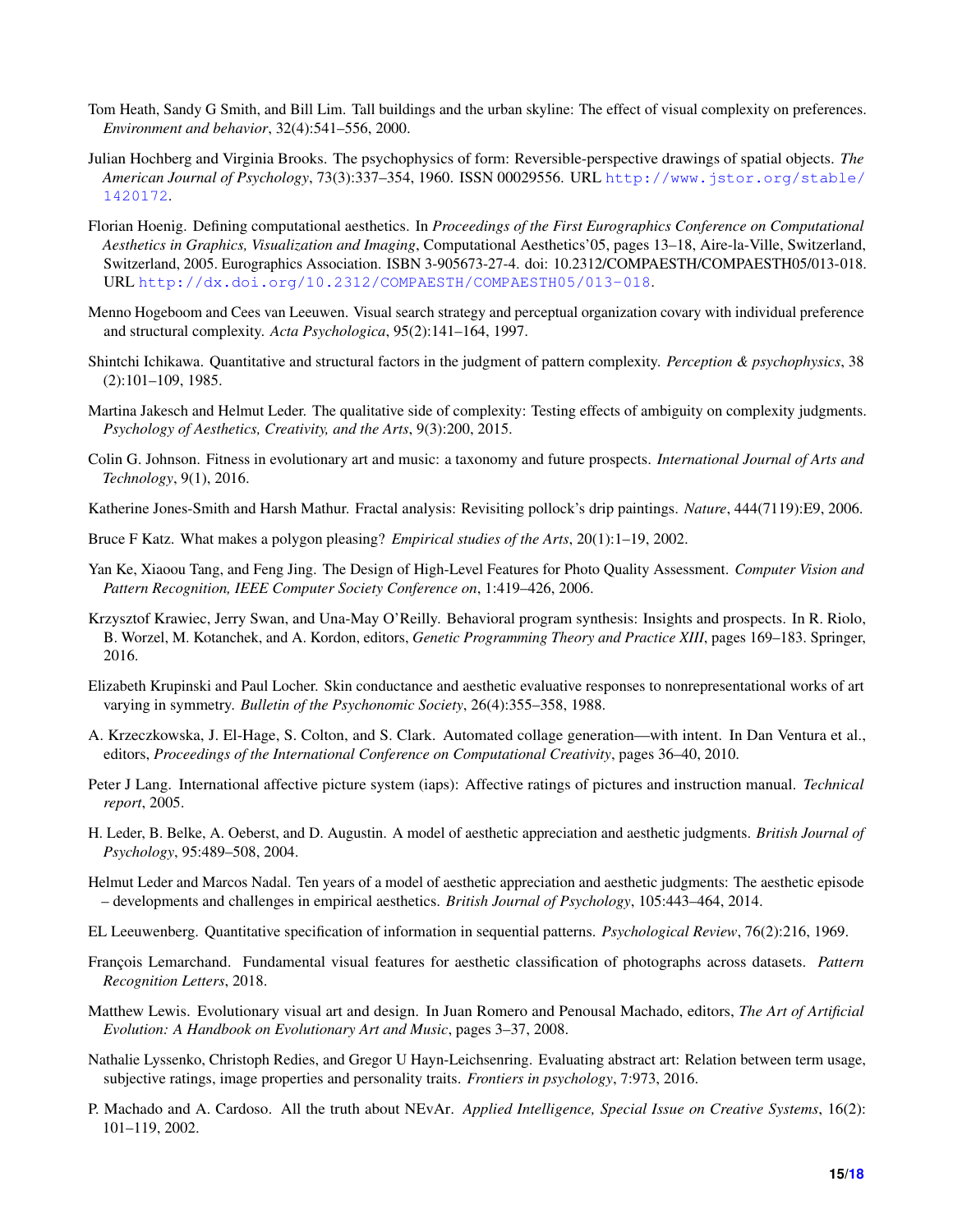- <span id="page-16-19"></span>Penousal Machado and Amílcar Cardoso. Computing aethetics. In *Proceedings of the 14th Brazilian Symposium on Artificial Intelligence: Advances in Artificial Intelligence*, SBIA '98, pages 219–228, London, UK, UK, 1998. Springer-Verlag. ISBN 3-540-65190-X. URL <http://dl.acm.org/citation.cfm?id=645851.669151>.
- <span id="page-16-6"></span><span id="page-16-4"></span>Penousal Machado, Juan Romero, María Santos, Amílcar Cardoso, and Bill Manaris. Adaptive critics for evolutionary artists. In Günther Raidl et al., editors, *Applications of Evolutionary Computing*, volume 3005 of *Lecture Notes in Computer Science*, pages 437–446. Springer Berlin / Heidelberg, 2004.
- <span id="page-16-5"></span>Penousal Machado, Juan Romero, and Bill Manaris. Experiments in computational aesthetics: An iterative approach to stylistic change in evolutionary art. In Juan Romero and Penousal Machado, editors, *The Art of Artificial Evolution: A Handbook on Evolutionary Art and Music*, pages 381–415. Springer Berlin Heidelberg, 2008. doi: 10.1007/978-3-540-72877-1\\_18.
- <span id="page-16-17"></span><span id="page-16-9"></span>Penousal Machado, Juan Romero, Marcos Nadal, Antonino Santos, João Correia, and Adrián Carballal. Computerized measures of visual complexity. *Acta psychologica*, 160:43–57, 2015.
- <span id="page-16-18"></span>Christopher R Madan, Janine Bayer, Matthias Gamer, Tina B Lonsdorf, and Tobias Sommer. Visual complexity and affect: ratings reflect more than meets the eye. *Frontiers in psychology*, 8:2368, 2018.
- Birgit Mallon, Christoph Redies, and Gregor Uwe Hayn-Leichsenring. Beauty in abstract paintings: perceptual contrast and statistical properties. *Frontiers in human neuroscience*, 8:161, 2014.
- <span id="page-16-1"></span>Bill Manaris, Juan Romero, Penousal Machado, Dwight Krehbiel, Timothy Hirzel, Walter Pharr, and Robert Davis. Zipf's law, music classification and aesthetics. *Computer Music Journal*, 29(1):55–69, 2005.
- <span id="page-16-21"></span><span id="page-16-0"></span>Bill Z. Manaris, Dallas Vaughan, Christopher Wagner, Juan Romero, and Robert B. Davis. Evolutionary music and the zipf-mandelbrot law: Developing fitness functions for pleasant music. In Günther R. Raidl, Jean-Arcady Meyer, Martin Middendorf, Stefano Cagnoni, Juan J. Romero Cardalda, David Corne, Jens Gottlieb, Agnès Guillot, Emma Hart, Colin G. Johnson, and Elena Marchiori, editors, *Applications of Evolutionary Computing, EvoWorkshop 2003: EvoBIO, EvoCOP, EvoIASP, EvoMUSART, EvoROB, and EvoSTIM, Essex, UK, April 14-16, 2003, Proceedings*, volume 2611 of *Lecture Notes in Computer Science*, pages 522–534. Springer, 2003. ISBN 3-540-00976-0. doi: 10.1007/3-540-36605-9\\_48. URL [https://doi.org/10.1007/3-540-36605-9\\_48](https://doi.org/10.1007/3-540-36605-9_48).
- <span id="page-16-20"></span><span id="page-16-7"></span>Manuela M Marin and Helmut Leder. Examining complexity across domains: relating subjective and objective measures of affective environmental scenes, paintings and music. *PLoS One*, 8(8):e72412, 2013.
- <span id="page-16-12"></span>Manuela M Marin, Allegra Lampatz, Michaela Wandl, and Helmut Leder. Berlyne revisited: evidence for the multifaceted nature of hedonic tone in the appreciation of paintings and music. *Frontiers in human neuroscience*, 10:536, 2016.
- <span id="page-16-11"></span><span id="page-16-10"></span>Jon McCormack. Creative ecosystems. In Jon McCormack and Mark d'Inverno, editors, *Computers and Creativity*, pages 39–60. Springer, 2012.
- <span id="page-16-13"></span>Jon McCormack. Working with generative systems: an artistic perspective. In Jonathan Bowen, Nick Lambert, and Graham Diprose, editors, *Electronic Visualisation and the Arts (EVA 2017)*, Electronic Workshops in Computing (eWiC), pages 213– 218. BCS Learning and Development Ldt., London, 10th-13th July 2017. doi: http://dx.doi.org/10.14236/ewic/EVA2017.47.
- <span id="page-16-16"></span><span id="page-16-3"></span>Siné JP Mcdougall, Martin B Curry, and Oscar de Bruijn. Measuring symbol and icon characteristics: Norms for concreteness, complexity, meaningfulness, familiarity, and semantic distance for 239 symbols. *Behavior Research Methods, Instruments, & Computers*, 31(3):487–519, 1999.
- <span id="page-16-15"></span>Norman Charles Meier. *Art in human affairs; an introduction to the psychology of art.* McGraw-Hill, 1942.
- <span id="page-16-8"></span>Sandra M Messinger. Pleasure and complexity: Berlyne revisited. *The Journal of Psychology*, 132(5):558–560, 1998.
- Abraham Moles. *ThÈorie de L'Information et Perception EsthÈtique*. Denoel, 1958.
- <span id="page-16-2"></span>Marcos Nadal. *Complexity and Aesthetic preference for diverse visual stimuli*. PhD thesis, Departament de Psicologia, Universitat de les Illes Balears, 2007.
- <span id="page-16-14"></span>Marcos Nadal, Enric Munar, Gisèle Marty, and Camilo José Cela-Conde. Visual complexity and beauty appreciation: Explaining the divergence of results. *Empirical Studies of the Arts*, 28(2):173–191, 2010.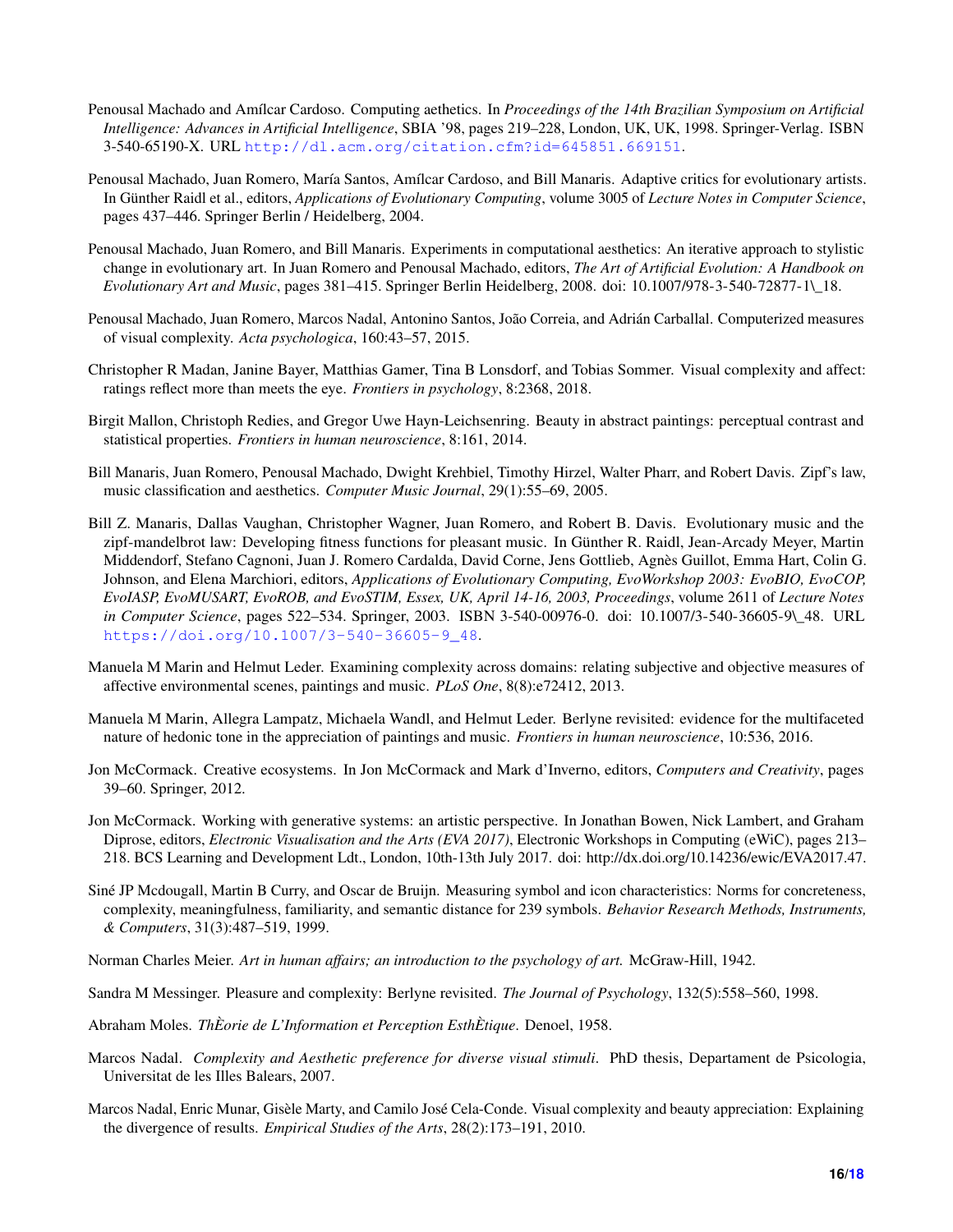- <span id="page-17-3"></span><span id="page-17-0"></span>Sérgio MC Nascimento, João MM Linhares, Cristina Montagner, Catarina AR João, Kinjiro Amano, Catarina Alfaro, and Ana Bailão. The colors of paintings and viewers' preferences. *Vision research*, 130:76–84, 2017.
- <span id="page-17-4"></span>Richard M Nicki, Poh Lin Lee, and Virginia Moss. Ambiguity, cubist works of art, and preference. *Acta Psychologica*, 49(1): 27–41, 1981.
- <span id="page-17-8"></span>RM Nicki and Virginia Moss. Preference for non-representational art as a function of various measures of complexity. *Canadian Journal of Psychology/Revue canadienne de psychologie*, 29(3):237, 1975.
- <span id="page-17-9"></span>John W Osborne and Frank H Farley. The relationship between aesthetic preference and visual complexity in absract art. *Psychonomic Science*, 19(2):69–70, 1970.
- <span id="page-17-5"></span>Agnes Patuano. *Fractal dimensions of landscape images as predictors of landscape preference*. PhD thesis, 2018.
- <span id="page-17-2"></span>Rolf Reber, Norbert Schwarz, and Piotr Winkielman. Processing fluency and aesthetic pleasure: Is beauty in the perceiver's processing experience? *Personality and social psychology review*, 8(4):364–382, 2004.
- <span id="page-17-7"></span><span id="page-17-1"></span>Christoph Redies, Seyed Ali Amirshahi, Michael Koch, and Joachim Denzler. Phog-derived aesthetic measures applied to color photographs of artworks, natural scenes and objects. In *European Conference on Computer Vision*, pages 522–531. Springer, 2012.
- <span id="page-17-6"></span>Graeme Ritchie. Some empirical criteria for attributing creativity to a computer program. *Minds and Machines*, 17:67–99, 2007.
- Juan Romero, Penousal Machado, Antonio Santos, and Amilcar Cardoso. On the development of critics in evolutionary computation artists. In Stefano Cagnoni et al., editors, *Applications of Evolutionary Computing: Evoworkshops 200'3*, volume 2611 of *Lecture Notes in Computer Science*, pages 559–569. Springer, 2003.
- Juan Romero, Penousal Machado, Adrian Carballal, and João Correia. *Computing Aesthetics with Image Judgement Systems*, pages 295–322. Springer Berlin Heidelberg, Berlin, Heidelberg, 2012. ISBN 978-3-642-31727-9. doi: 10.1007/978-3-642-31727-9\_11. URL [https://doi.org/10.1007/978-3-642-31727-9\\_11](https://doi.org/10.1007/978-3-642-31727-9_11).
- EE Rump. Is there a general factor of preference for complexity? *Perception & Psychophysics*, 3(5):346–348, 1968.
- DH Saklofske. Visual aesthetic complexity, attractiveness and diversive exploration. *Perceptual and Motor Skills*, 41(3): 813–814, 1975.
- David Salomon. *Data Compression: The Complete Reference*. Springer-Verlag, Berlin, Heidelberg, 2006. ISBN 1846286026.
- Juergen Schmidhuber. Facial beauty and fractal geometry, June 1998. URL <http://cogprints.org/690/>.
- Herbert A Simon. Complexity and the representation of patterned sequences of symbols. *Psychological review*, 79(5):369, 1972.
- Branka Spehar, Colin WG Clifford, Ben R Newell, and Richard P Taylor. Universal aesthetic of fractals. *Computers & Graphics*, 27(5):813–820, 2003.
- Branka Spehar, Nicholas Walker, and Richard P Taylor. Taxonomy of individual variations in aesthetic responses to fractal patterns. *Frontiers in human neuroscience*, 10:350, 2016.
- Arthur E Stamps III. Entropy, visual diversity, and preference. *The Journal of general psychology*, 129(3):300–320, 2002.
- Nichola Street, Alexandra M Forsythe, Ronan Reilly, Richard Taylor, and Mai S Helmy. A complex story: Universal preference vs. individual differences shaping aesthetic response to fractals patterns. *Frontiers in human neuroscience*, 10:213, 2016.
- Lars Strother and Michael Kubovy. Perceived complexity and the grouping effect in band patterns. *Acta psychologica*, 114(3): 229–244, 2003.
- Hideyuki Takagi. Interactive evolutionary computation: fusion of the capabilities of ec optimization and human evaluation. *Proceedings of the IEEE*, 89(9):1275–1296, 2001.
- Richard Taylor, Branka Spehar, Caroline Hagerhall, and Paul Van Donkelaar. Perceptual and physiological responses to jackson pollock's fractals. *Frontiers in human neuroscience*, 5:60, 2011.